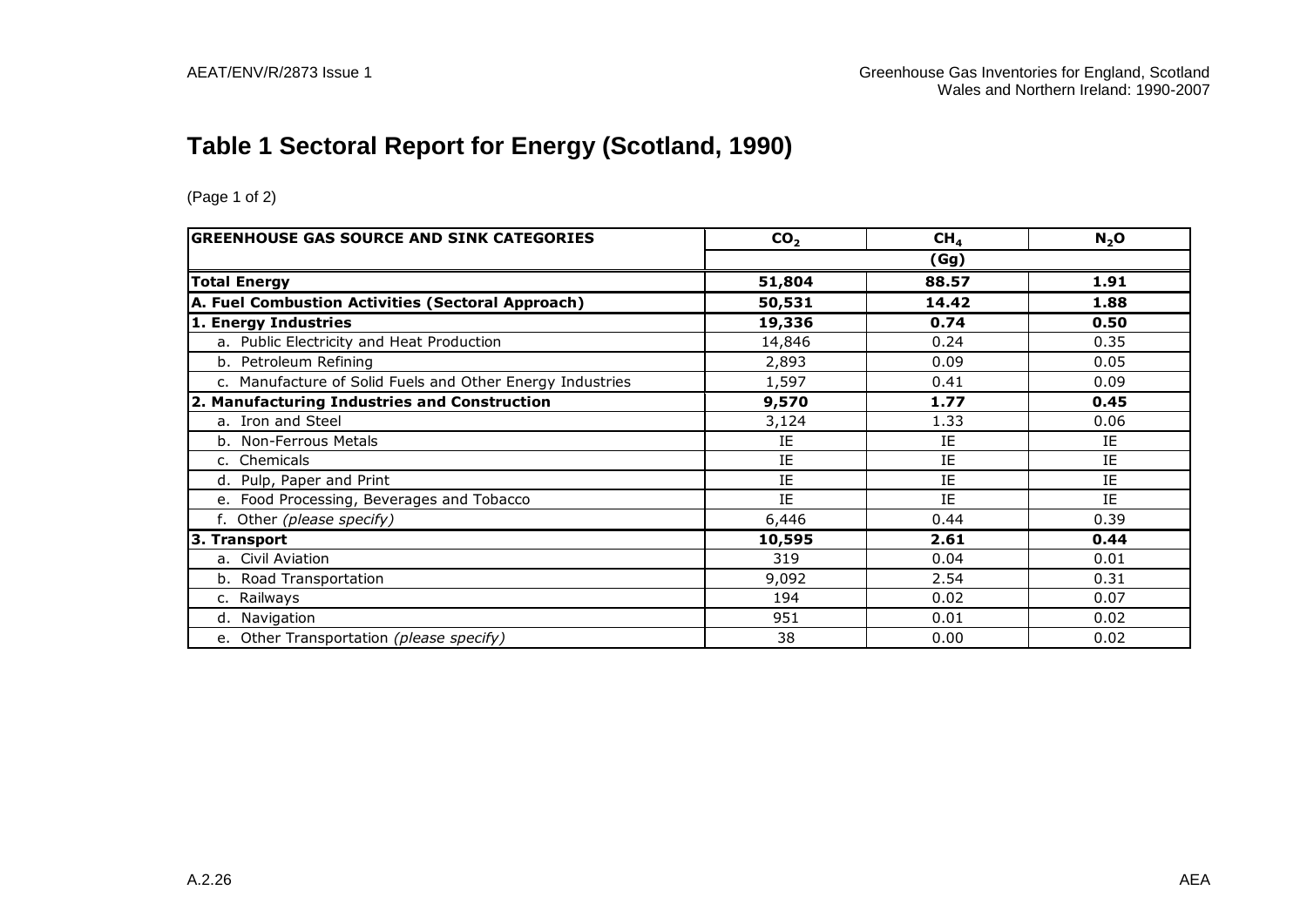# **Table 1 Sectoral Report for Energy (Scotland, 1990)**

| <b>GREENHOUSE GAS SOURCE AND SINK CATEGORIES</b> | CO <sub>2</sub> | CH <sub>4</sub> | $N_2$ O   |  |  |
|--------------------------------------------------|-----------------|-----------------|-----------|--|--|
|                                                  | (Gg)            |                 |           |  |  |
| 4. Other Sectors                                 | 10,569          | 9.29            | 0.49      |  |  |
| a. Commercial/Institutional                      | 2,254           | 0.25            | 0.02      |  |  |
| b. Residential                                   | 7,416           | 8.94            | 0.14      |  |  |
| c. Agriculture/Forestry/Fisheries                | 898             | 0.10            | 0.33      |  |  |
| 5. Other (Military Aircraft and Naval Vessels)   | 462             | 0.01            | 0.01      |  |  |
| <b>B. Fugitive Emissions from Fuels</b>          | 1,272.79        | 74.14           | 0.03      |  |  |
| 1. Solid Fuels                                   | 15.58           | 30.17           | 0.00      |  |  |
| a. Coal Mining                                   | 0.00            | 30.08           | 0.00      |  |  |
| b. Solid Fuel Transformation                     | 15.58           | 0.09            | 0.00      |  |  |
| c. Other (please specify)                        | <b>NO</b>       | <b>NO</b>       | NO        |  |  |
| 2. Oil and Natural Gas                           | 1,257.21        | 43.97           | 0.03      |  |  |
| a. Oil                                           | 340.27          | 4.96            | 0.00      |  |  |
| b. Natural Gas                                   | 0.00            | 27.14           | NO.       |  |  |
| c. Venting and Flaring                           | 916.94          | 11.87           | 0.03      |  |  |
| Flaring                                          | 916.75          | 4.16            | 0.03      |  |  |
| Venting                                          | 0.19            | 7.71            | <b>NO</b> |  |  |
| Memo Items: $(2)$                                |                 |                 |           |  |  |
| <b>International Bunkers</b>                     | <b>NA</b>       | <b>NA</b>       | <b>NA</b> |  |  |
| Aviation                                         | <b>NA</b>       | <b>NA</b>       | <b>NA</b> |  |  |
| Marine                                           | <b>NA</b>       | <b>NA</b>       | <b>NA</b> |  |  |
| CO <sub>2</sub> Emissions from Biomass           | <b>NE</b>       |                 |           |  |  |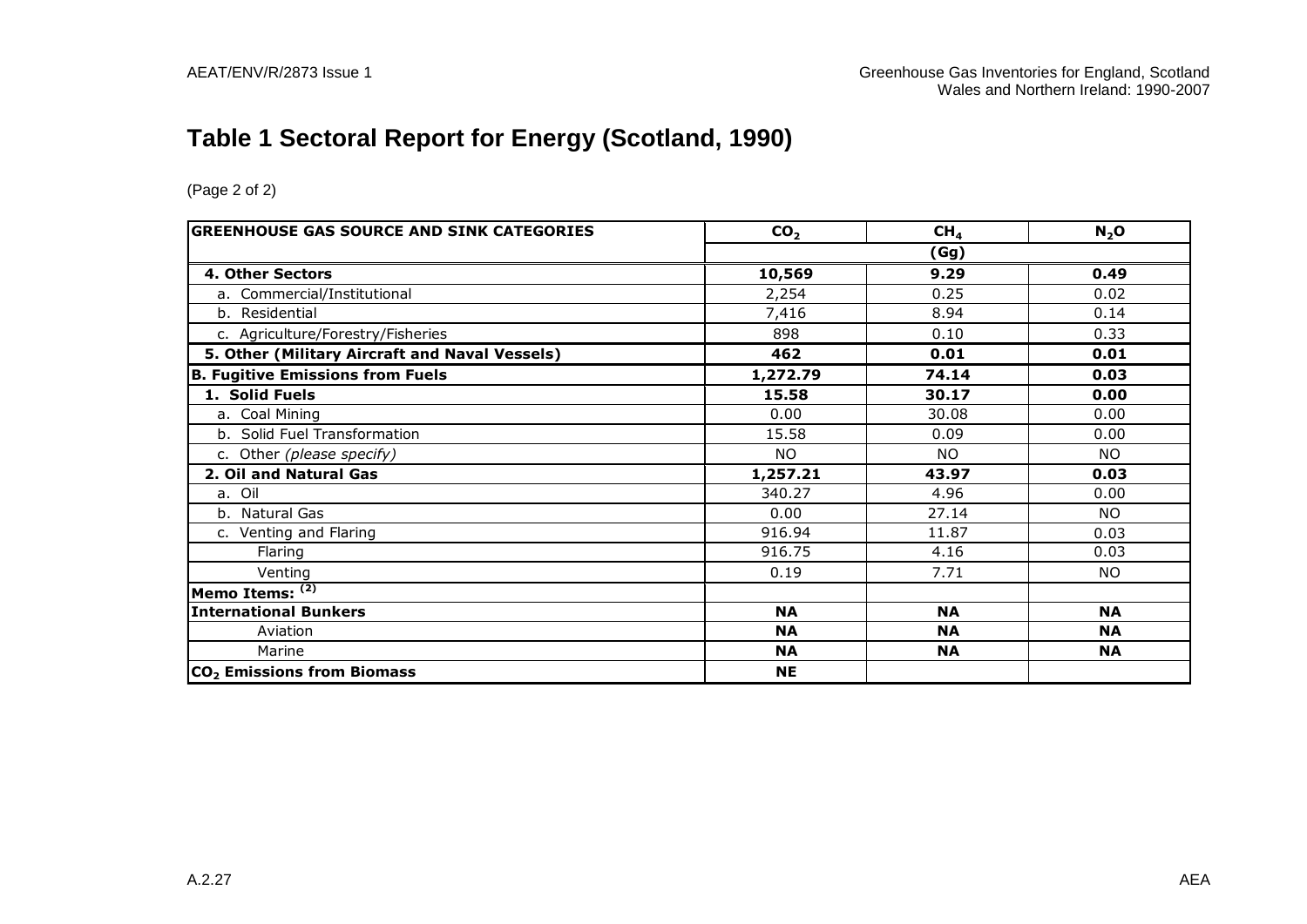# **Table 2(I) Sectoral Report for Industrial Processes (Scotland, 1990)**

| GREENHOUSE GAS SOURCE AND SINK CATEGORIES          | CO <sub>2</sub> | CH <sub>4</sub> | N <sub>2</sub> O | <b>HFCs</b> | <b>PFCs</b>              | SF <sub>6</sub> |
|----------------------------------------------------|-----------------|-----------------|------------------|-------------|--------------------------|-----------------|
|                                                    |                 | (Gg)            |                  |             | <b>Gg CO2 Equivalent</b> | Gg              |
| <b>Total Industrial Processes</b>                  | 1,167           | 0.52            | 1.27             | 1.05        | 113.45                   | 0.00            |
| A. Mineral Products                                | 710             | 0.00            | 0.00             | 0.00        | 0.00                     | 0.00            |
| 1. Cement Production                               | 511             | <b>NO</b>       | <b>NO</b>        |             |                          |                 |
| 2. Lime Production                                 | 0.00            | N <sub>O</sub>  | <b>NO</b>        |             |                          |                 |
| 3. Limestone and Dolomite Use                      | 175.04          | N <sub>O</sub>  | <b>NO</b>        |             |                          |                 |
| 4. Soda Ash Production and Use                     | 24.22           | <b>NO</b>       | <b>NO</b>        |             |                          |                 |
| 5. Asphalt Roofing                                 | <b>NE</b>       | <b>NO</b>       | <b>NO</b>        |             |                          |                 |
| 6. Road Paving with Asphalt                        | <b>NE</b>       | <b>NO</b>       | <b>NO</b>        |             |                          |                 |
| 7. Other (fletton bricks)                          | $\Omega$        | 0.00            | <b>NO</b>        |             |                          |                 |
| <b>B. Chemical Industry</b>                        | 138.27          | 0.42            | 1.27             | 0.00        | 0.00                     | 0.00            |
| 1. Ammonia Production                              | 0.00            | <b>NE</b>       | <b>NO</b>        |             |                          |                 |
| 2. Nitric Acid Production                          | <b>NO</b>       | N <sub>O</sub>  | 1.27             |             |                          |                 |
| 3. Adipic Acid Production                          | <b>NO</b>       | <b>NO</b>       | 0.00             |             |                          |                 |
| 4. Carbide Production                              | <b>NO</b>       | N <sub>O</sub>  | NO.              |             |                          |                 |
| 5. Other (please specify)                          | 138.27          | 0.42            | <b>NO</b>        |             |                          |                 |
| <b>C. Metal Production</b>                         | 318.46          | 0.10            | 0.00             | 0.00        | 94.25                    | 0.00            |
| 1. Iron and Steel Production                       | 243.63          | 0.10            | 0.00             | 0.00        | 0.00                     | 0.00            |
| 2. Ferroalloys Production                          | IE              | NE.             | NO.              | 0.00        | 0.00                     | 0.00            |
| 3. Aluminium Production                            | 74.83           | N <sub>O</sub>  | <b>NO</b>        | 0.00        | 94.25                    | 0.00            |
| 4. $SF6$ Used in Aluminium and Magnesium Foundries | <b>NO</b>       | <b>NO</b>       | <b>NO</b>        | 0.00        | 0.00                     | 0.00            |
| 5. Other (please specify)                          | <b>NO</b>       | <b>NO</b>       | <b>NO</b>        | 0.00        | 0.00                     | 0.00            |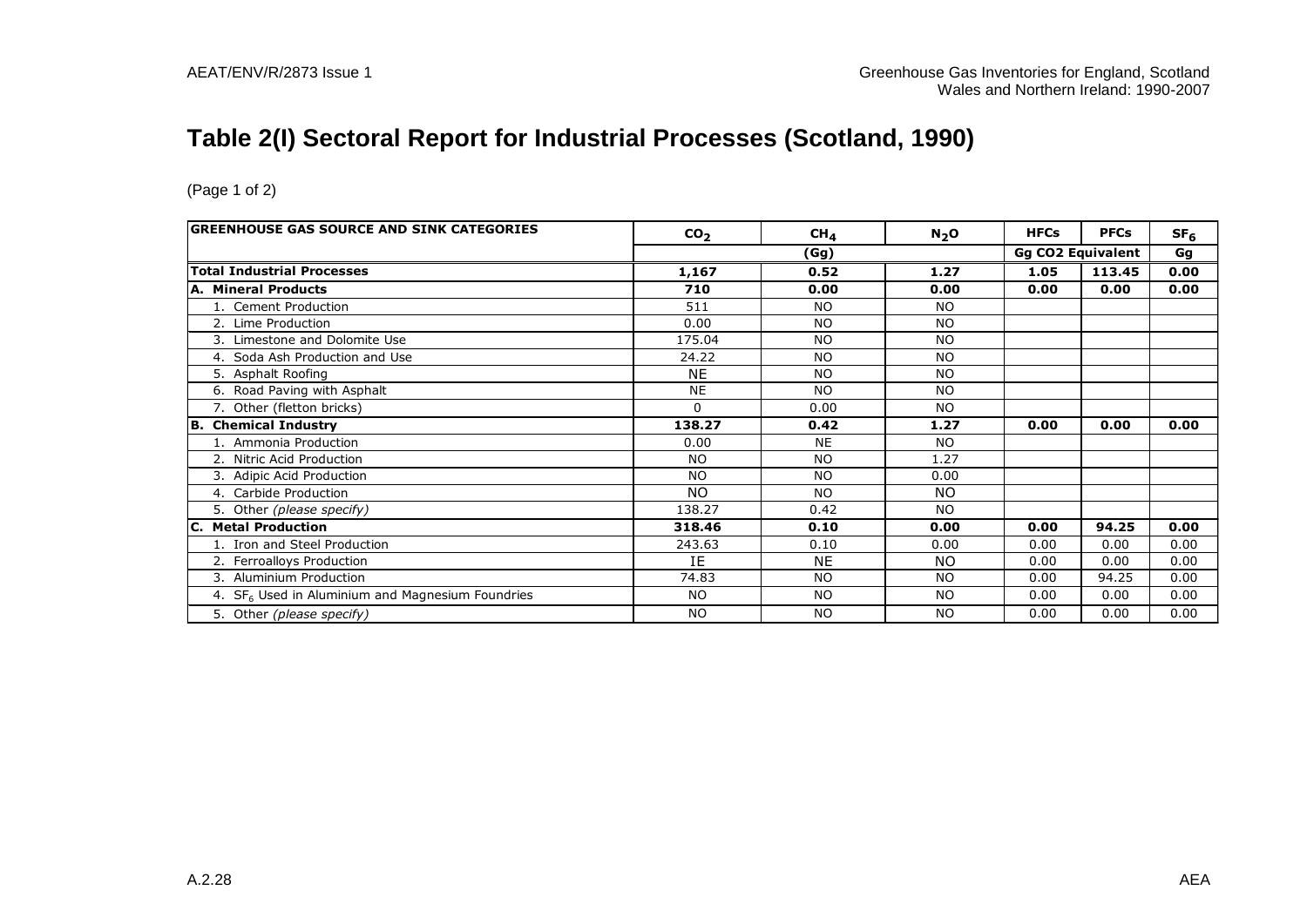# **Table 2(I) Sectoral Report for Industrial Processes (Scotland, 1990)**

| <b>GREENHOUSE GAS SOURCE AND SINK CATEGORIES</b> | CO <sub>2</sub> | CH <sub>4</sub> | N <sub>2</sub> O | <b>HFCs</b>              | <b>PFCs</b> | SF <sub>6</sub> |
|--------------------------------------------------|-----------------|-----------------|------------------|--------------------------|-------------|-----------------|
|                                                  | (Gg)            |                 |                  | <b>Gg CO2 Equivalent</b> |             | Gg              |
| D. Other Production                              | 0.00            | 0.00            | 0.00             | 0.00                     | 0.00        | 0.00            |
| 1. Pulp and Paper                                | <b>NO</b>       | N <sub>O</sub>  | <b>NO</b>        | 0.00                     | 0.00        | 0.00            |
| 2. Food and $Drink(2)$                           | IE              | <b>NO</b>       | <b>NO</b>        | 0.00                     | 0.00        | 0.00            |
| <b>E.</b> Production of Halocarbons and $SF6$    | 0.00            | 0.00            | 0.00             | 0                        | 0.00        | 0.00            |
| 1. By-product Emissions                          | <b>NO</b>       | N <sub>O</sub>  | NO               | 0                        | 0.00        | 0.00            |
| 2. Fugitive Emissions                            | <b>NO</b>       | <b>NO</b>       | <b>NO</b>        | 0.00                     | 0.00        | 0.00            |
| 3. Other (please specify)                        | <b>NO</b>       | <b>NO</b>       | <b>NO</b>        | 0.00                     | 0.00        | 0.00            |
| <b>F.</b> Consumption of Halocarbons and $SF6$   | 0.00            | 0.00            | 0.00             | 1.05                     | 19.20       | 0.00            |
| 1. Refrigeration and Air Conditioning Equipment  | <b>NO</b>       | <b>NO</b>       | <b>NO</b>        | 0.00                     | 0.00        | 0.00            |
| 2. Foam Blowing                                  | <b>NO</b>       | <b>NO</b>       | N <sub>O</sub>   | 0.00                     | 0.00        | 0.00            |
| 3. Fire Extinguishers                            | <b>NO</b>       | <b>NO</b>       | <b>NO</b>        | 0.00                     | 0.00        | 0.00            |
| 4. Aerosols/ Metered Dose Inhalers               | <b>NO</b>       | <b>NO</b>       | <b>NO</b>        | 1.05                     | 0.00        | 0.00            |
| 5. Solvents                                      | <b>NO</b>       | N <sub>O</sub>  | <b>NO</b>        | 0.00                     | 0.00        | 0.00            |
| Semiconductor Manufacture<br>6.                  | <b>NO</b>       | N <sub>O</sub>  | N <sub>O</sub>   | 0.00                     | 0.00        | 0.00            |
| 7. Electrical Equipment                          | <b>NO</b>       | N <sub>O</sub>  | <b>NO</b>        | 0.00                     | 0.00        | 0.00            |
| 8. Other (please specify)                        | <b>NO</b>       | N <sub>O</sub>  | <b>NO</b>        | 0.00                     | 19.20       | 0.00            |
| G. Other (please specify)                        | 0.00            | 0.00            | 0.00             | 0.00                     | 0.00        | 0.00            |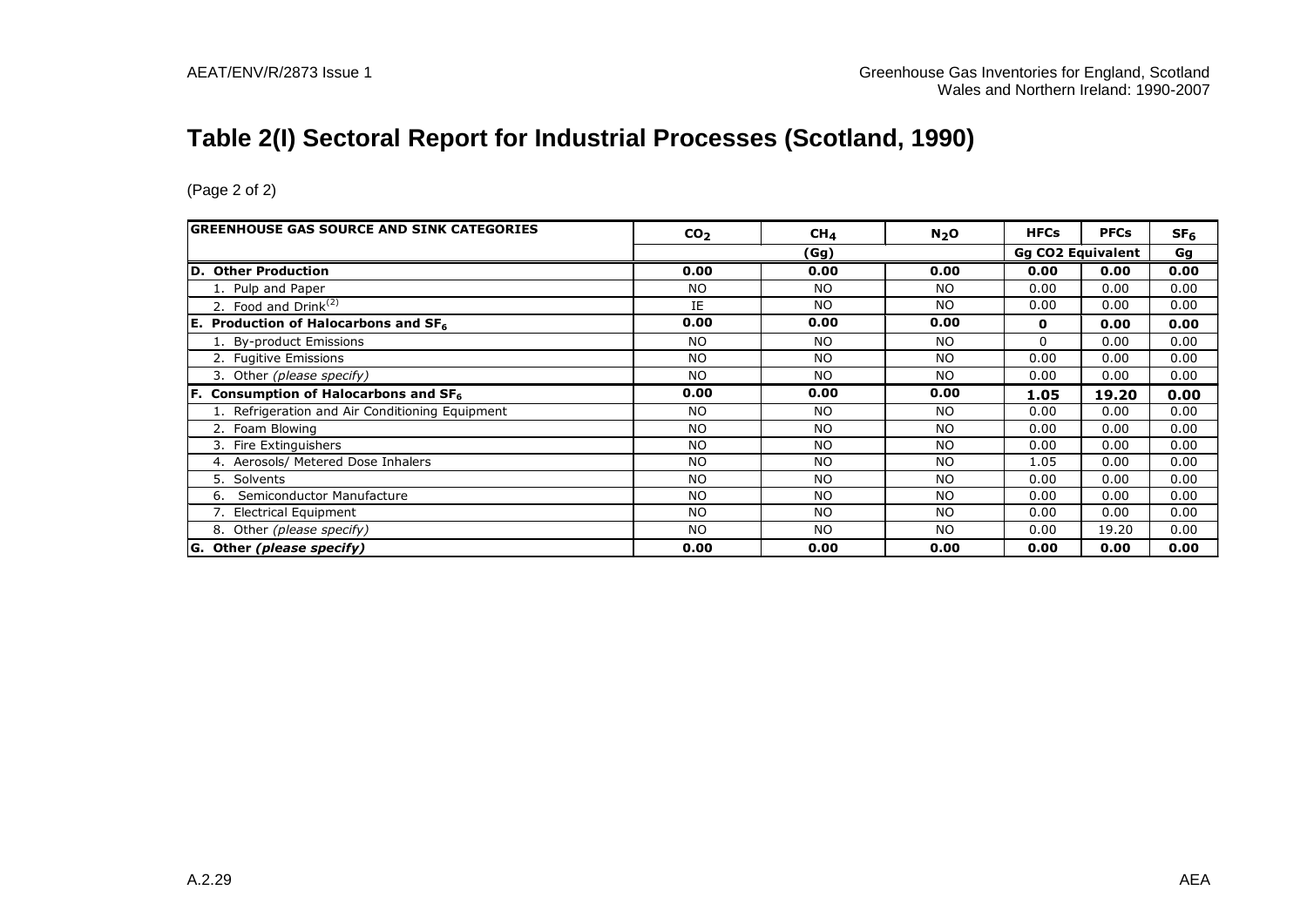# **Table 4 Sectoral Report for Agriculture (Scotland, 1990)**

| <b>GREENHOUSE GAS SOURCE AND SINK CATEGORIES</b> | CH <sub>4</sub> | N <sub>2</sub> O |
|--------------------------------------------------|-----------------|------------------|
|                                                  |                 | (Gg)             |
| <b>Total Agriculture</b>                         | 167.00          | 16.82            |
| <b>A. Enteric Fermentation</b>                   | 148.01          | 0.00             |
| Cattle<br>1.                                     | 99.71           | <b>NO</b>        |
| 2.<br><b>Buffalo</b>                             | <b>NO</b>       | <b>NO</b>        |
| 3.<br>Sheep                                      | 47.18           | <b>NO</b>        |
| Goats<br>4.                                      | 0.11            | <b>NO</b>        |
| 5.<br>Camels and Llamas                          | <b>NO</b>       | <b>NO</b>        |
| 6.<br>Horses                                     | 0.26            | <b>NO</b>        |
| 7.<br>Mules and Asses                            | <b>NO</b>       | <b>NO</b>        |
| 8.<br>Swine                                      | 0.68            | <b>NO</b>        |
| 9.<br>Poultry                                    | $\Omega$        | NO.              |
| 10. Other (Deer)                                 | 0.08            | <b>NO</b>        |
| IB.<br><b>Manure Management</b>                  | 18.11           | 0.94             |
| Cattle<br>1 <sub>1</sub>                         | 12.62           | <b>NO</b>        |
| 2.<br><b>Buffalo</b>                             | <b>NO</b>       | 0.00             |
| 3.<br>Sheep                                      | 1.12            | 0.00             |
| 4.<br>Goats                                      | 0.00            | 0.00             |
| 5.<br>Camels and Llamas                          | <b>NO</b>       | <b>NO</b>        |
| 6.<br>Horses                                     | 0.02            | 0.00             |
| 7.<br>Mules and Asses                            | <b>NO</b>       | <b>NO</b>        |
| 8.<br>Swine                                      | 3.19            | 0.00             |
| 9.<br>Poultry                                    | 1.16            | 0.00             |
| Other Livestock - Deer<br>10.                    | 0.00            | 0.00             |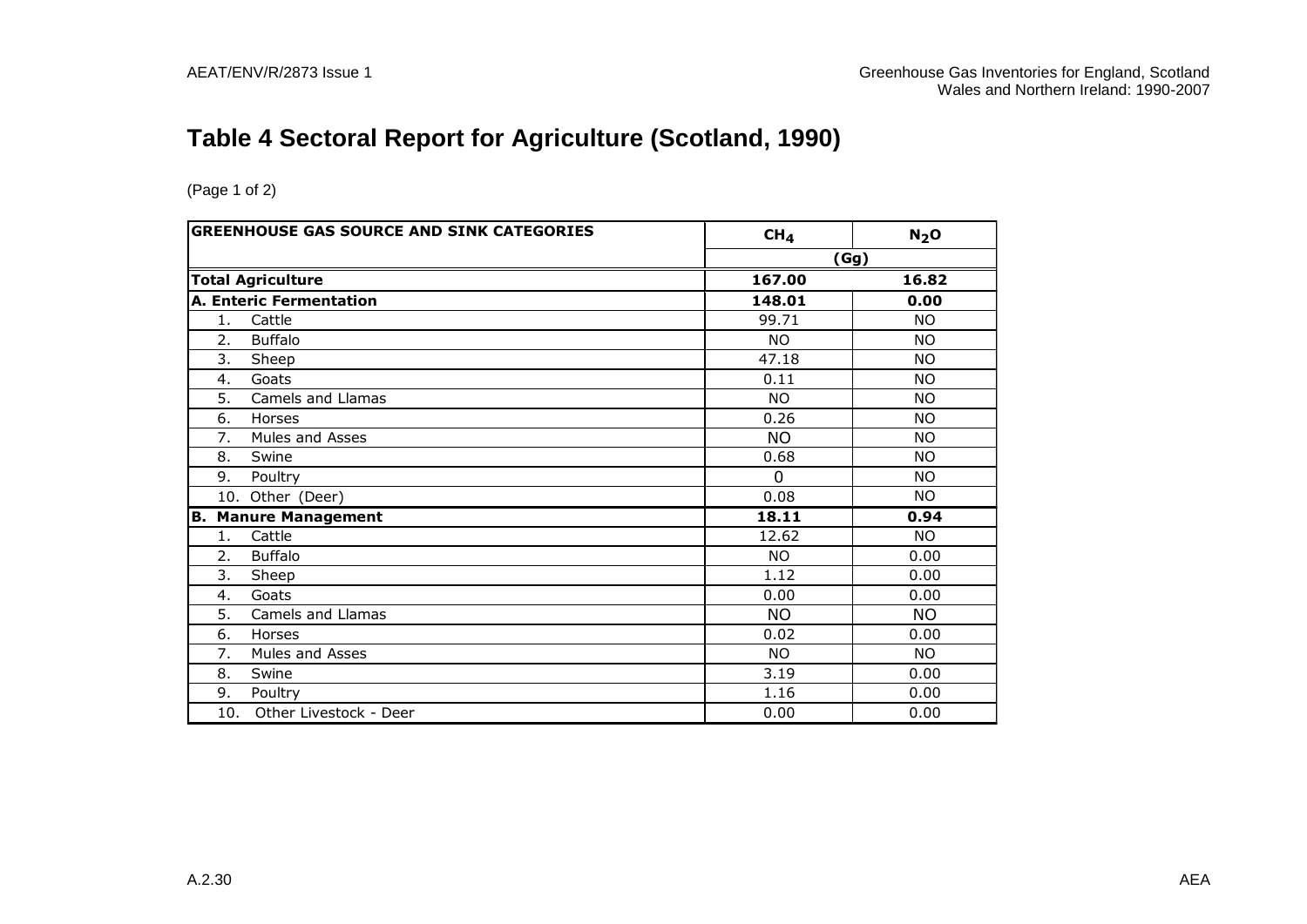# **Table 4 Sectoral Report for Agriculture (Scotland, 1990)**

| <b>GREENHOUSE GAS SOURCE AND SINK CATEGORIES</b> | CH <sub>4</sub> | N <sub>2</sub> O |
|--------------------------------------------------|-----------------|------------------|
|                                                  |                 | (Gg)             |
| <b>B. Manure Management (continued)</b>          |                 |                  |
| 11. Anaerobic Lagoons                            | <b>NO</b>       | NO.              |
| 12. Liquid Systems                               | NO.             | 0.0185           |
| 13. Solid Storage and Dry Lot                    | <b>NO</b>       | 0.7009           |
| 14. Other AWMS                                   | NO.             | 0.22             |
|                                                  |                 |                  |
| <b>C. Rice Cultivation</b>                       | <b>NO</b>       | <b>NO</b>        |
| <b>D.</b> Agricultural Soils $^{(1)}$            | <b>NE</b>       | 15.86            |
| <b>E. Prescribed Burning of Savannas</b>         | <b>NO</b>       | <b>NO</b>        |
| F. Field Burning of Agricultural Residues        | 0.87            | 0.02             |
| 1. Cereals                                       | 0.86            | 0.02             |
| 2. Pulse                                         | NO.             | NO.              |
| 3. Tuber and Root                                | <b>NO</b>       | NO.              |
| 4. Sugar Cane                                    | NO.             | NO.              |
| 5. Other (Linseed)                               | 0.01            | 0.00             |
| <b>G. Other</b>                                  | 0.00            | 0.00             |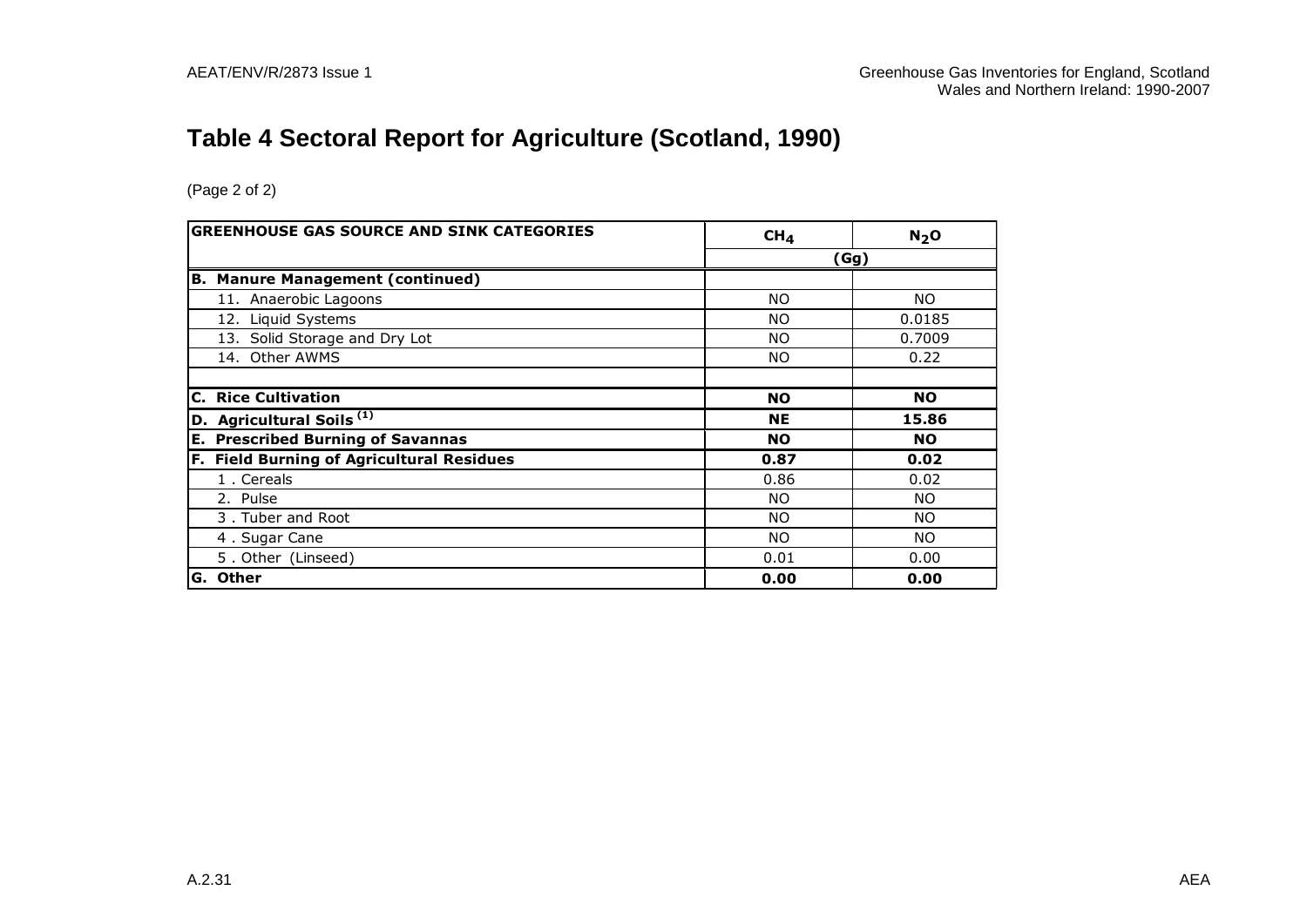# **Table 5 Sectoral Report for Land Use Change and Forestry (Scotland, 1990)**

| <b>GREENHOUSE GAS SOURCE AND SINK CATEGORIES</b> | CO <sub>2</sub> | CH <sub>4</sub> | N <sub>2</sub> O |
|--------------------------------------------------|-----------------|-----------------|------------------|
|                                                  |                 | (Gg)            |                  |
| 5. Land-Use Change and Forestry                  | $-2,528$        | 0.19            | 0.02             |
| A. Forest Land                                   | $-7,535$        |                 |                  |
| B. Cropland                                      | 6,102           |                 |                  |
| C. Grassland                                     | $-2,104$        |                 |                  |
| D. Wetlands                                      |                 |                 |                  |
| E. Settlements                                   | 1,774           |                 |                  |
| F. Other land                                    |                 |                 |                  |
| G. Other activities                              | $-765$          |                 |                  |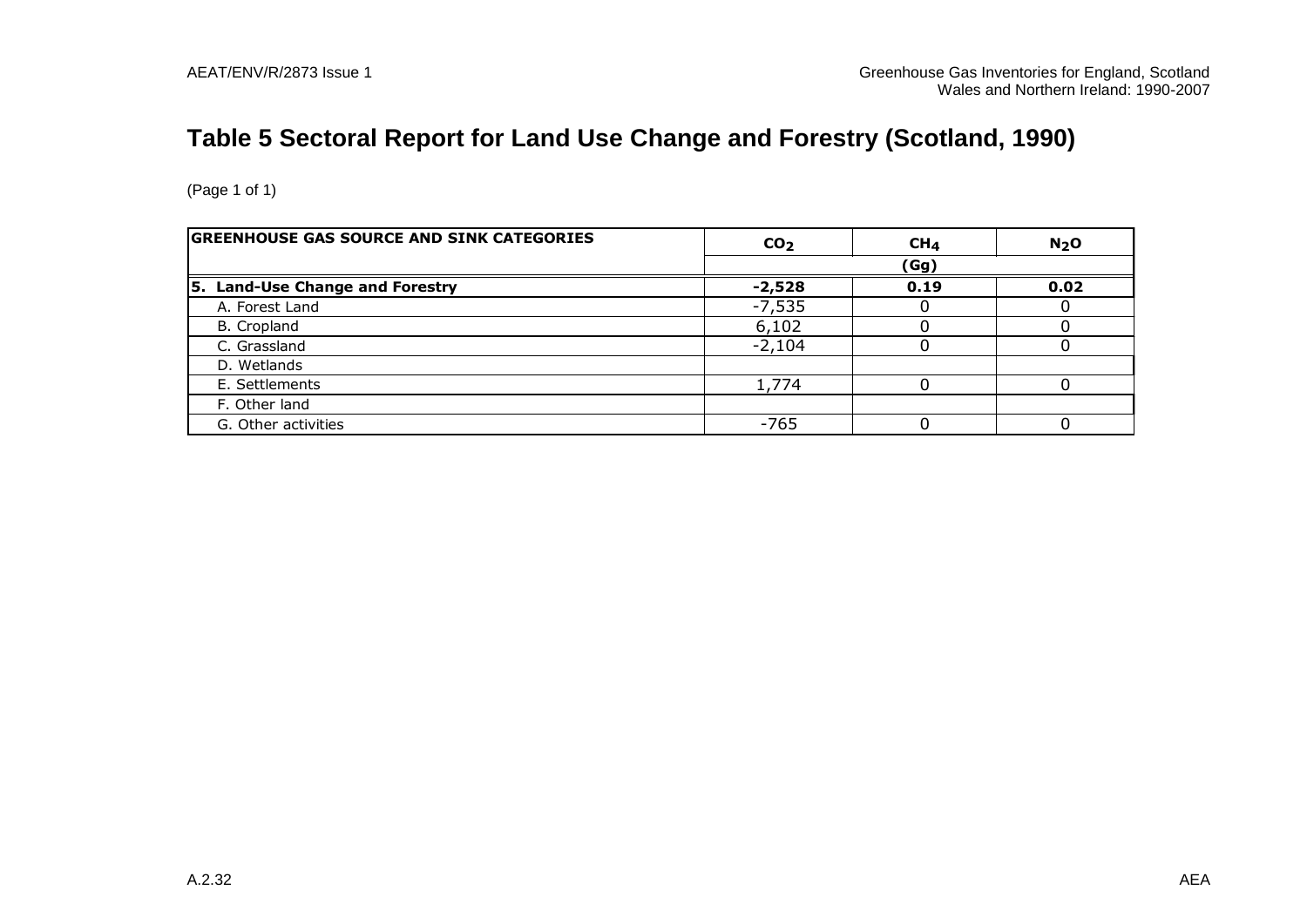# **Table 6 Sectoral Report for Waste (Scotland, 1990)**

| <b>GREENHOUSE GAS SOURCE AND SINK CATEGORIES</b> | CO <sub>2</sub> | CH <sub>4</sub> | N <sub>2</sub> O |  |
|--------------------------------------------------|-----------------|-----------------|------------------|--|
|                                                  | (Gg)            |                 |                  |  |
| <b>Total Waste</b>                               | 43.45           | 268             | 0.30             |  |
| A. Solid Waste Disposal on Land                  | 0.00            | 265             | 0.00             |  |
| 1. Managed Waste Disposal on Land                | 0.00            | 265             | 0.00             |  |
| 2. Unmanaged Waste Disposal Sites                |                 |                 |                  |  |
| 3. Other (please specify)                        |                 |                 |                  |  |
|                                                  |                 |                 |                  |  |
| <b>Wastewater Handling</b><br>IB.                | 0.00            | 2.96            | 0.29             |  |
| 1. Industrial Wastewater                         |                 |                 |                  |  |
| 2. Domestic and Commercial Wastewater            | 0.00            | 2.96            | 0.29             |  |
| 3. Other (please specify)                        |                 |                 |                  |  |
|                                                  |                 |                 |                  |  |
| C. Waste Incineration                            | 43.45           | 0.19            | 0.01             |  |
| D. Other (please specify)                        |                 |                 |                  |  |
|                                                  |                 |                 |                  |  |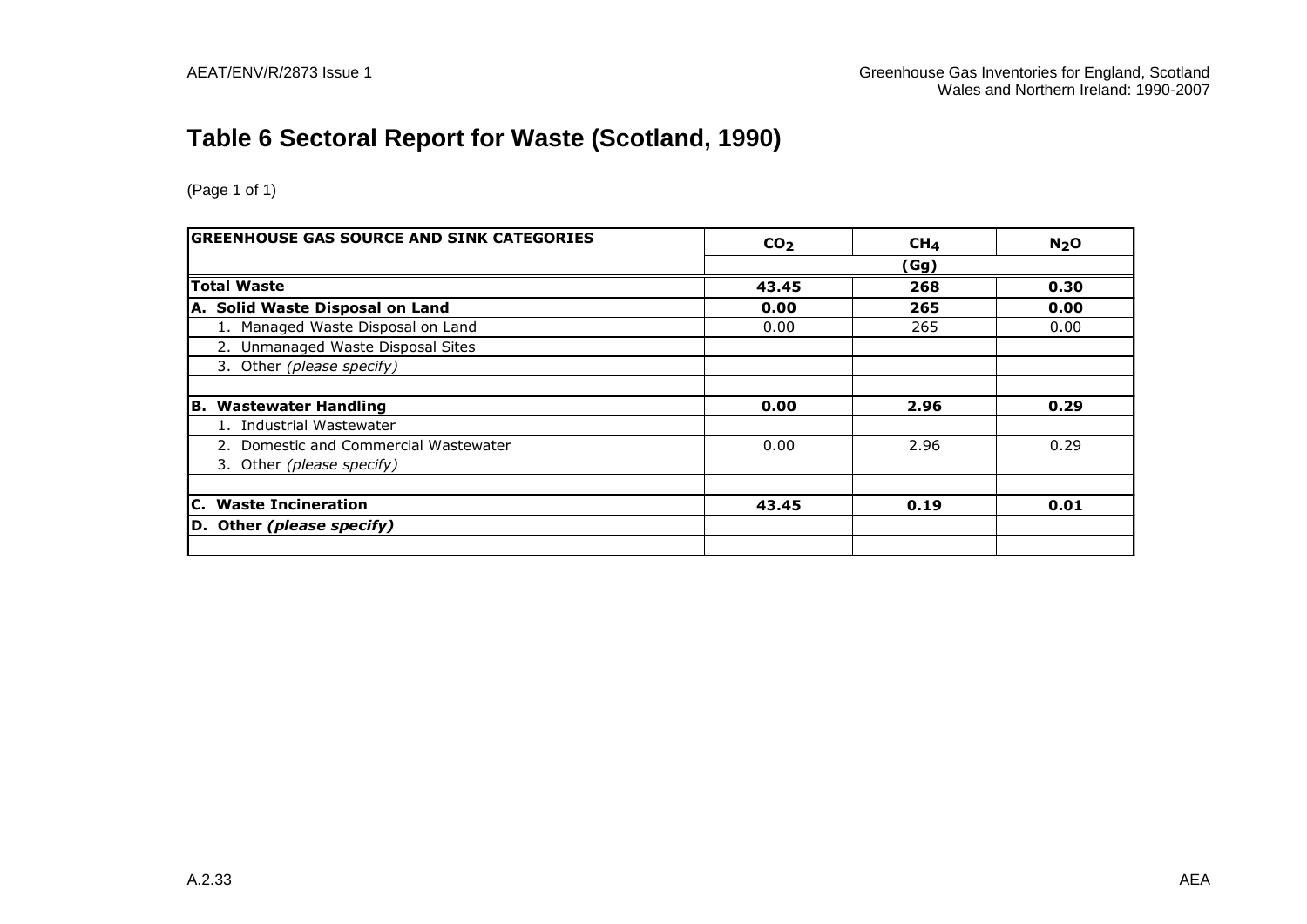# **Table 7A Summary Report for National Greenhouse Gas Inventories (Scotland, 1990)**

| <b>GREENHOUSE GAS SOURCE AND SINK CATEGORIES</b><br>CO <sub>2</sub><br>CH <sub>4</sub> |           | $N_2$ O | <b>HFCs</b> | <b>PFCs</b> | SF <sub>6</sub>       |      |
|----------------------------------------------------------------------------------------|-----------|---------|-------------|-------------|-----------------------|------|
|                                                                                        |           | (Gg)    |             |             | $CO2$ equivalent (Gg) | Gg   |
| <b>Total National Emissions and Removals</b>                                           | 50,486.50 | 524.36  | 20.33       | 1.05        | 113.45                | 0.00 |
| 1. Energy                                                                              | 51,804.20 | 88.57   | 1.91        | 0.00        | 0.00                  | 0.00 |
| A. Fuel Combustion                                                                     | 50,531.41 | 14.42   | 1.88        | 0.00        | 0.00                  | 0.00 |
| 1. Energy Industries                                                                   | 19,336.29 | 0.74    | 0.50        | 0.00        | 0.00                  | 0.00 |
| 2. Manufacturing Industries and Construction                                           | 9,569.93  | 1.77    | 0.45        | 0.00        | 0.00                  | 0.00 |
| 3. Transport                                                                           | 10,594.83 | 2.61    | 0.44        | 0.00        | 0.00                  | 0.00 |
| 4. Other Sectors                                                                       | 10,568.61 | 9.29    | 0.49        | 0.00        | 0.00                  | 0.00 |
| 5. Other                                                                               | 461.76    | 0.01    | 0.01        | 0.00        | 0.00                  | 0.00 |
| B. Fugitive Emissions from Fuels                                                       | 1,272.79  | 74.14   | 0.03        | 0.00        | 0.00                  | 0.00 |
| 1. Solid Fuels                                                                         | 15.58     | 30.17   | 0.00        | 0.00        | 0.00                  | 0.00 |
| 2. Oil and Natural Gas                                                                 | 1,257.21  | 43.97   | 0.03        | 0.00        | 0.00                  | 0.00 |
| 2. Industrial Processes                                                                | 1,166.66  | 0.52    | 1.27        | 1.05        | 113.45                | 0.00 |
| A. Mineral Products                                                                    | 709.93    | 0.00    | 0.00        | 0.00        | 0.00                  | 0.00 |
| <b>B.</b> Chemical Industry                                                            | 138.27    | 0.42    | 1.27        | 0.00        | 0.00                  | 0.00 |
| C. Metal Production                                                                    | 318.46    | 0.10    | 0.00        | 0.00        | 94.25                 | 0.00 |
| D. Other Production <sup>(3)</sup>                                                     | 0.00      | 0.00    | 0.00        | 0.00        | 0.00                  | 0.00 |
| E. Production of Halocarbons and $SF6$                                                 | 0.00      | 0.00    | 0.00        | 0.00        | 0.00                  | 0.00 |
| F. Consumption of Halocarbons and $SF6$                                                | 0.00      | 0.00    | 0.00        | 1.05        | 19.20                 | 0.00 |
| G. Other                                                                               | 0.00      | 0.00    | 0.00        | 0.00        | 0.00                  | 0.00 |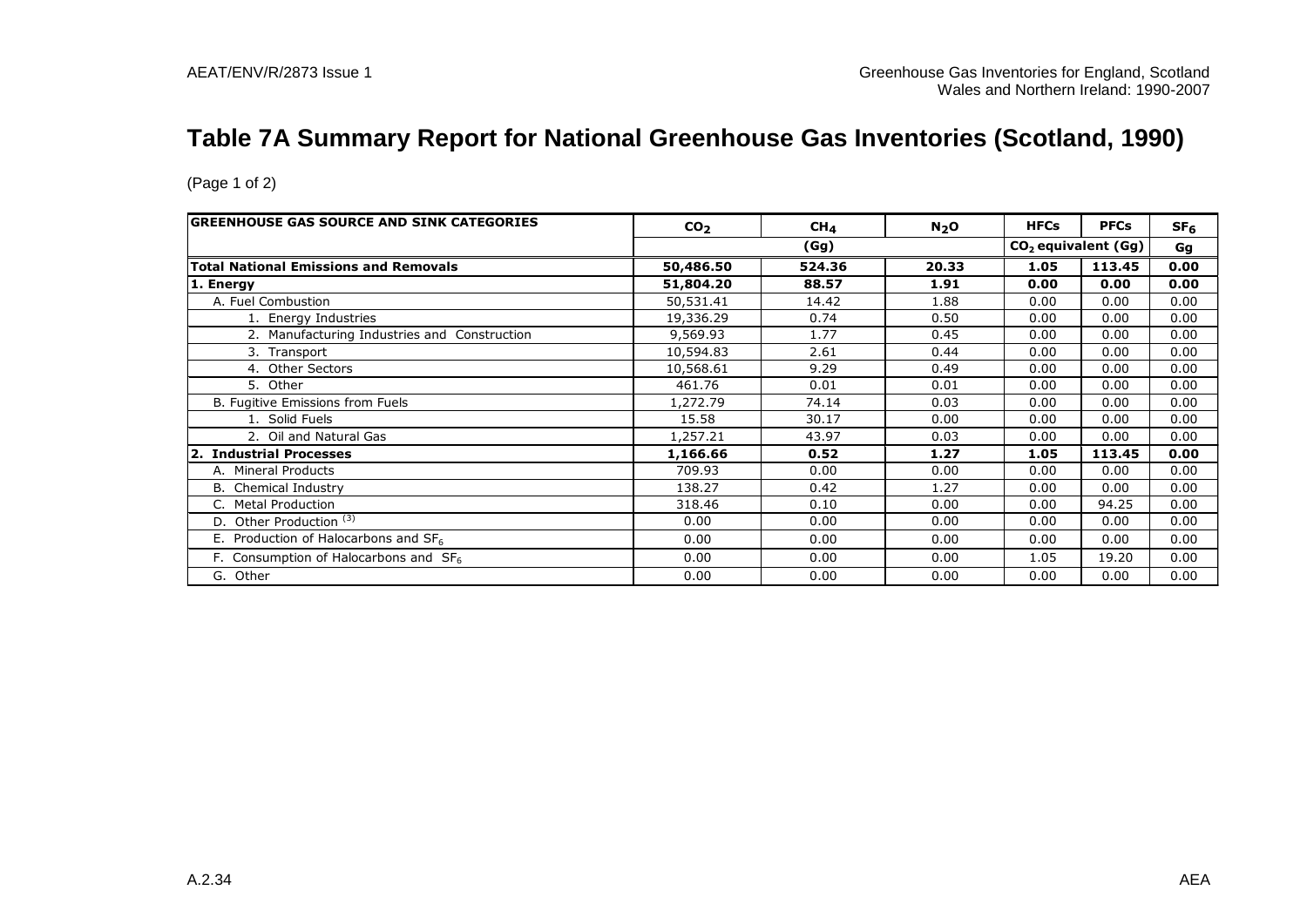### **Table 7A Summary Report for National Greenhouse Gas Inventories (Scotland, 1990)**

| GREENHOUSE GAS SOURCE AND SINK CATEGORIES  | CO <sub>2</sub> | CH <sub>4</sub> | N <sub>2</sub> O | <b>HFCs</b>                     | <b>PFCs</b> | SF <sub>6</sub> |
|--------------------------------------------|-----------------|-----------------|------------------|---------------------------------|-------------|-----------------|
|                                            |                 | (Gg)            |                  | CO <sub>2</sub> equivalent (Gg) |             | (Gg)            |
| 3. Solvent and Other Product Use           | 0.00            | 0.00            | 0.00             | 0.00                            | 0.00        | 0.00            |
| 4. Agriculture                             | 0.00            | 167.00          | 16.82            | 0.00                            | 0.00        | 0.00            |
| A. Enteric Fermentation                    |                 | 148.01          | 0.00             | 0.00                            | 0.00        | 0.00            |
| B. Manure Management                       |                 | 18.11           | 0.94             | 0.00                            | 0.00        | 0.00            |
| C. Rice Cultivation                        |                 | N <sub>O</sub>  | NO.              | 0.00                            | 0.00        | 0.00            |
| D. Agricultural Soils                      |                 | <b>NE</b>       | 15.86            | 0.00                            | 0.00        | 0.00            |
| E. Prescribed Burning of Savannas          |                 | NO.             | NO.              | 0.00                            | 0.00        | 0.00            |
| F. Field Burning of Agricultural Residues  |                 | 0.87            | 0.02             | 0.00                            | 0.00        | 0.00            |
| G. Other                                   |                 | 0.00            | 0.00             | 0.00                            | 0.00        | 0.00            |
| <b>Land-Use Change and Forestry</b><br>15. | $-2,528$        | 0.19            | 0.02             | 0.00                            | 0.00        | 0.00            |
| A. Forest Land                             | $-7,535$        | 0.05            | 0.02             |                                 |             |                 |
| B. Cropland                                | 6,102           | 0.00            | 0.00             |                                 |             |                 |
| C. Grassland                               | $-2,104$        | 0.03            | 0.00             |                                 |             |                 |
| D. Wetlands                                | 0.00            | 0.00            | 0.00             |                                 |             |                 |
| E. Settlements                             | 1,774           | 0.10            | 0.00             |                                 |             |                 |
| F. Other land                              | 0.00            | 0.00            | 0.00             |                                 |             |                 |
| G. Other activities                        | $-765.08$       | 0.00            | 0.00             |                                 |             |                 |
| 16. Waste                                  | 43.5            | 268.1           | 0.30             | 0.00                            | 0.00        | 0.00            |
| A. Solid Waste Disposal on Land            | 0.00            | 264.93          | 0.00             | 0.00                            | 0.00        | 0.00            |
| B. Wastewater Handling                     | 0.00            | 2.96            | 0.29             | 0.00                            | 0.00        | 0.00            |
| Waste Incineration<br>C.                   | 43.45           | 0.19            | 0.01             | 0.00                            | 0.00        | 0.00            |
| D. Other                                   | 0.00            | 0.00            | 0.00             | 0.00                            | 0.00        | 0.00            |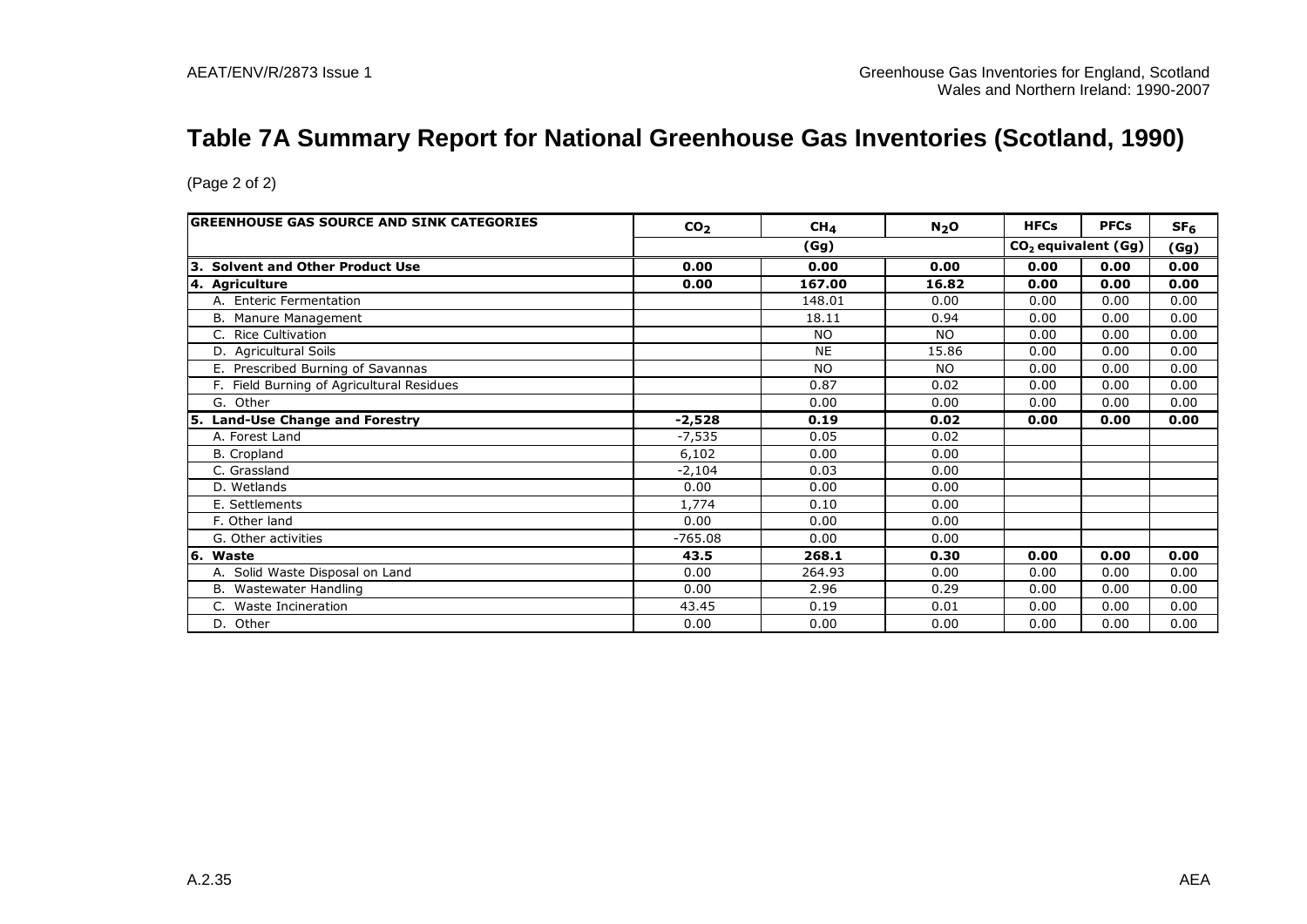# **Table 7A Summary Report for National Greenhouse Gas Inventories (Scotland, 1995)**

| <b>IGREENHOUSE GAS SOURCE AND SINK</b>        | CO <sub>2</sub> | CH <sub>4</sub> | N <sub>2</sub> O | <b>HFCs</b> | <b>PFCs</b>           | SF <sub>6</sub> |
|-----------------------------------------------|-----------------|-----------------|------------------|-------------|-----------------------|-----------------|
| <b>CATEGORIES</b>                             |                 | (Gg)            |                  |             | $CO2$ equivalent (Gg) | Gg              |
| <b>Total National Emissions and Removals</b>  | 49502.32        | 484.88          | 18.41            | 139.19      | 87.62                 | 0.00            |
| 1. Energy                                     | 52443.91        | 80.52           | 2.07             | 0.00        | 0.00                  | 0.00            |
| A. Fuel Combustion                            | 50320.50        | 9.05            | 2.05             |             |                       |                 |
| 1. Energy Industries                          | 22635.91        | 1.17            | 0.52             |             |                       |                 |
| 2. Manufacturing Industries and Construction  | 6276.80         | 0.51            | 0.35             |             |                       |                 |
| 3. Transport                                  | 10463.64        | 1.97            | 0.74             |             |                       |                 |
| 4. Other Sectors                              | 10600.12        | 5.40            | 0.44             |             |                       |                 |
| 5. Other                                      | 344.05          | 0.01            | 0.01             |             |                       |                 |
| B. Fugitive Emissions from Fuels              | 2123.41         | 71.47           | 0.02             |             |                       |                 |
| 1. Solid Fuels                                | 0.00            | 29.38           | 0.00             |             |                       |                 |
| 2. Oil and Natural Gas                        | 2123.41         | 42.09           | 0.02             |             |                       |                 |
| 2. Industrial Processes                       | 652.57          | 0.58            | 0.00             | 139.19      | 87.62                 | 0.00            |
| A. Mineral Products                           | 433.66          | 0.00            | 0.00             | 0.00        | 0.00                  | 0.00            |
| <b>B.</b> Chemical Industry                   | 151.03          | 0.58            | 0.00             | 0.00        | 0.00                  | 0.00            |
| <b>Metal Production</b>                       | 67.88           | 0.00            | 0.00             | 0.00        | 35.88                 | 0.00            |
| D. Other Production $\overline{\binom{3}{3}}$ |                 |                 |                  |             |                       |                 |
| E. Production of Halocarbons and $SF_6$       | 0.00            | 0.00            | 0.00             | 0.00        | 0.00                  | 0.00            |
| F. Consumption of Halocarbons and $SF6$       | 0.00            | 0.00            | 0.00             | 139.19      | 51.74                 | 0.00            |
| G. Other                                      |                 |                 |                  |             |                       |                 |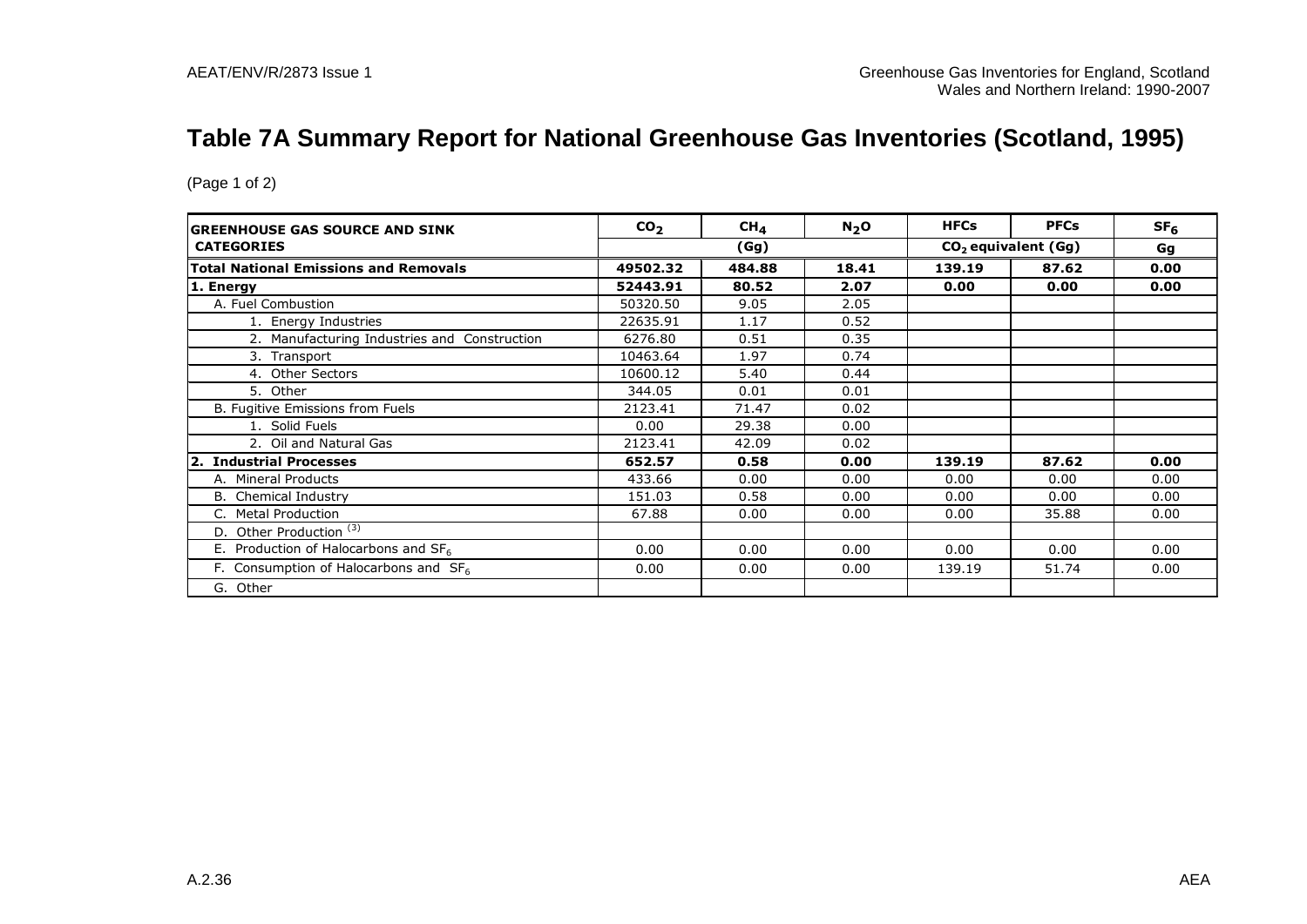# **Table 7A Summary Report for National Greenhouse Gas Inventories (Scotland, 1995)**

| <b>GREENHOUSE GAS SOURCE AND SINK</b>      | CO <sub>2</sub> | CH <sub>4</sub> | N <sub>2</sub> O | <b>HFCs</b> | <b>PFCs</b>           | SF <sub>6</sub> |
|--------------------------------------------|-----------------|-----------------|------------------|-------------|-----------------------|-----------------|
| <b>CATEGORIES</b>                          |                 | (Gg)            |                  |             | $CO2$ equivalent (Gg) | (Gg)            |
| 3. Solvent and Other Product Use           | 0.00            | 0.00            | 0.00             | 0.00        | 0.00                  | 0.00            |
| 4. Agriculture                             | 0.00            | 164.85          | 16.02            | 0.00        | 0.00                  | 0.00            |
| A. Enteric Fermentation                    |                 | 146.25          | 0.00             |             |                       |                 |
| B. Manure Management                       |                 | 18.60           | 0.89             |             |                       |                 |
| C. Rice Cultivation                        |                 | <b>NO</b>       | <b>NO</b>        |             |                       |                 |
| D. Agricultural Soils                      |                 | 0.00            | 15.13            |             |                       |                 |
| E. Prescribed Burning of Savannas          |                 | <b>NO</b>       | <b>NO</b>        |             |                       |                 |
| F. Field Burning of Agricultural Residues  |                 | 0.00            | 0.00             |             |                       |                 |
| G. Other                                   |                 | 0.00            | 0.00             |             |                       |                 |
| <b>Land-Use Change and Forestry</b><br>15. | $-3624.21$      | 0.49            | 0.01             | 0.00        | 0.00                  | 0.00            |
| A. Forest Land                             | $-8884.67$      | 0.39            | 0.01             |             |                       |                 |
| B. Cropland                                | 6312.55         | 0.00            | 0.00             |             |                       |                 |
| C. Grassland                               | $-2179.79$      | 0.03            | 0.00             |             |                       |                 |
| D. Wetlands                                | 0.00            | 0.00            | 0.00             |             |                       |                 |
| E. Settlements                             | 1726.04         | 0.07            | 0.00             |             |                       |                 |
| F. Other land                              | 0.00            | 0.00            | 0.00             |             |                       |                 |
| G. Other activities                        | $-598.33$       | 0.00            | 0.00             |             |                       |                 |
| 6. Waste                                   | 30.05           | 238.44          | 0.30             | 0.00        | 0.00                  | 0.00            |
| A. Solid Waste Disposal on Land            | 0.00            | 235.30          | 0.00             |             |                       |                 |
| B. Wastewater Handling                     | 0.00            | 3.02            | 0.30             |             |                       |                 |
| C. Waste Incineration                      | 30.05           | 0.11            | 0.01             |             |                       |                 |
| D. Other                                   |                 |                 |                  |             |                       |                 |
| 7. Other (please specify)                  | 0.00            | 0.00            | 0.00             |             |                       |                 |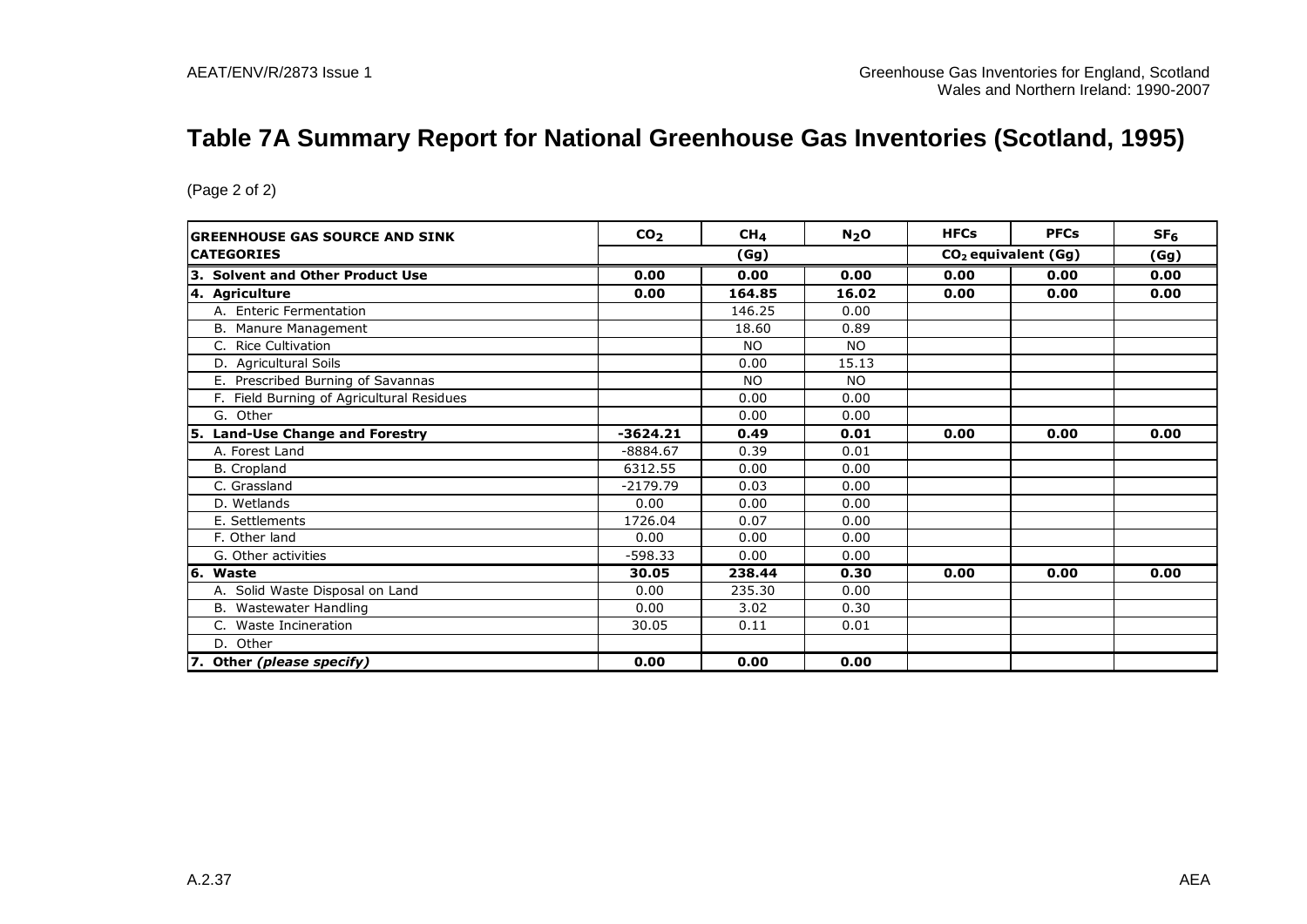# **Table 7A Summary Report for National Greenhouse Gas Inventories (Scotland, 2006)**

| <b>GREENHOUSE GAS SOURCE AND SINK</b>         | CO <sub>2</sub> | CH <sub>4</sub> | N <sub>2</sub> O | <b>HFCs</b> | <b>PFCs</b>           | SF <sub>6</sub> |
|-----------------------------------------------|-----------------|-----------------|------------------|-------------|-----------------------|-----------------|
| <b>CATEGORIES</b>                             |                 | (Gg)            |                  |             | $CO2$ equivalent (Gg) | Gg              |
| <b>Total National Emissions and Removals</b>  | 46844.53        | 300.46          | 14.94            | 789.74      | 62.46                 | 0.00            |
| 1. Energy                                     | 50621.08        | 28.75           | 1.70             | 0.00        | 0.00                  | 0.00            |
| A. Fuel Combustion                            | 49858.91        | 4.50            | 1.69             |             |                       |                 |
| 1. Energy Industries                          | 22420.17        | 0.62            | 0.55             |             |                       |                 |
| 2. Manufacturing Industries and Construction  | 5905.35         | 0.50            | 0.31             |             |                       |                 |
| 3. Transport                                  | 11805.59        | 0.64            | 0.49             |             |                       |                 |
| 4. Other Sectors                              | 9506.30         | 2.73            | 0.33             |             |                       |                 |
| 5. Other                                      | 221.50          | 0.01            | 0.01             |             |                       |                 |
| B. Fugitive Emissions from Fuels              | 762.17          | 24.25           | 0.00             |             |                       |                 |
| 1. Solid Fuels                                | 0.00            | 5.47            | 0.00             |             |                       |                 |
| 2. Oil and Natural Gas                        | 762.17          | 18.78           | 0.00             |             |                       |                 |
| 2. Industrial Processes                       | 667.79          | 0.93            | 0.00             | 789.74      | 62.46                 | 0.00            |
| A. Mineral Products                           | 437.40          | 0.00            | 0.00             | 0.00        | 0.00                  | 0.00            |
| <b>B.</b> Chemical Industry                   | 156.69          | 0.93            | 0.00             | 0.00        | 0.00                  | 0.00            |
| <b>Metal Production</b>                       | 73.69           | 0.00            | 0.00             | 0.00        | 4.52                  | 0.00            |
| D. Other Production $\overline{\binom{3}{3}}$ |                 |                 |                  |             |                       |                 |
| E. Production of Halocarbons and $SF_6$       | 0.00            | 0.00            | 0.00             | 0.00        | 0.00                  | 0.00            |
| F. Consumption of Halocarbons and $SF6$       | 0.00            | 0.00            | 0.00             | 789.74      | 57.94                 | 0.00            |
| G. Other                                      |                 |                 |                  |             |                       |                 |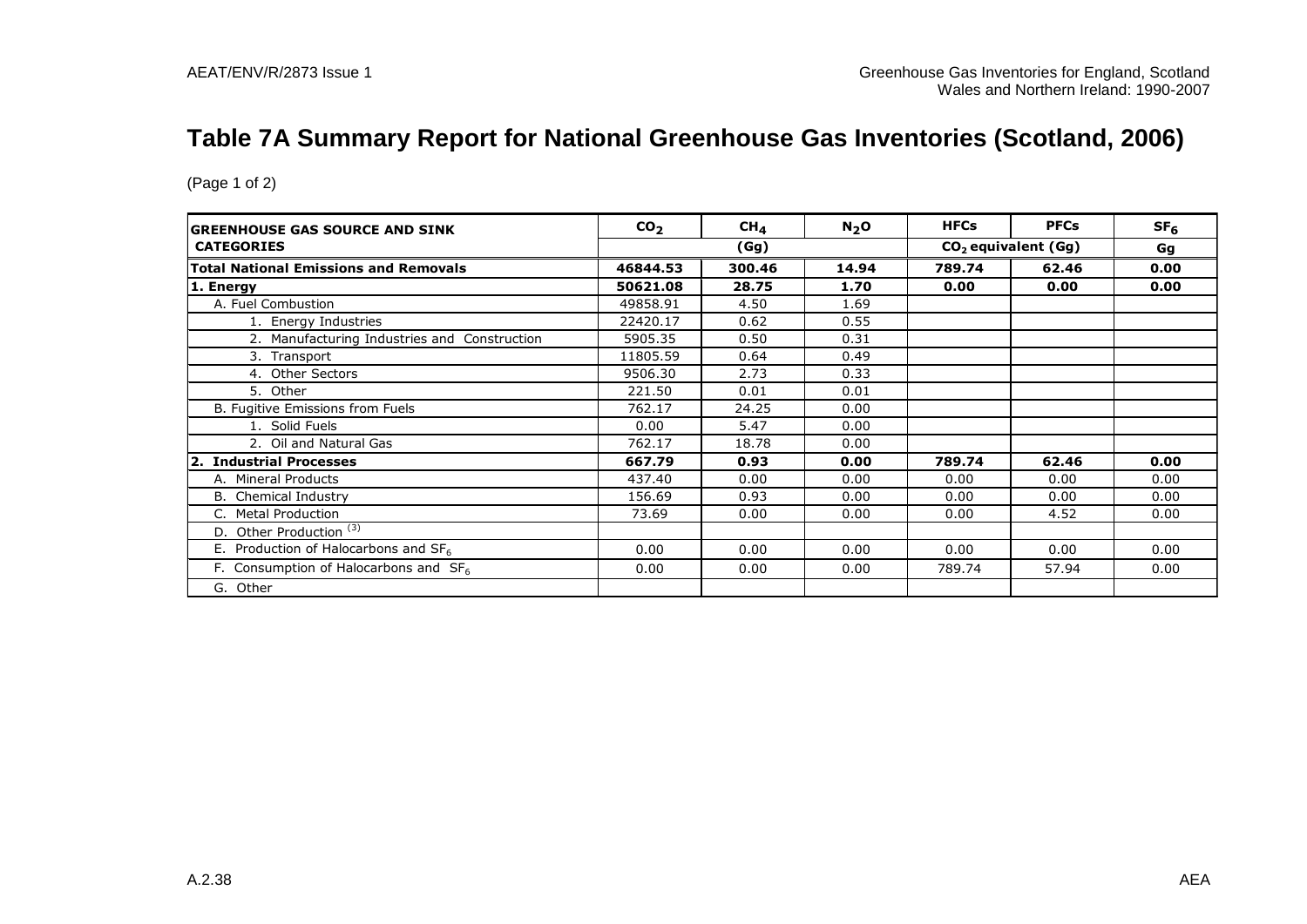# **Table 7A Summary Report for National Greenhouse Gas Inventories (Scotland, 2006)**

| <b>GREENHOUSE GAS SOURCE AND SINK</b>      | CO <sub>2</sub> | CH <sub>4</sub> | N <sub>2</sub> O | <b>HFCs</b> | <b>PFCs</b>                     | SF <sub>6</sub> |
|--------------------------------------------|-----------------|-----------------|------------------|-------------|---------------------------------|-----------------|
| <b>CATEGORIES</b>                          |                 | (Gg)            |                  |             | CO <sub>2</sub> equivalent (Gg) | (Gg)            |
| 3. Solvent and Other Product Use           | 0.00            | 0.00            | 0.00             | 0.00        | 0.00                            | 0.00            |
| 4. Agriculture                             | 0.00            | 151.42          | 12.89            | 0.00        | 0.00                            | 0.00            |
| A. Enteric Fermentation                    |                 | 134.09          | 0.00             |             |                                 |                 |
| B. Manure Management                       |                 | 17.34           | 0.81             |             |                                 |                 |
| C. Rice Cultivation                        |                 | <b>NO</b>       | <b>NO</b>        |             |                                 |                 |
| D. Agricultural Soils                      |                 | 0.00            | 12.08            |             |                                 |                 |
| E. Prescribed Burning of Savannas          |                 | <b>NO</b>       | <b>NO</b>        |             |                                 |                 |
| F. Field Burning of Agricultural Residues  |                 | 0.00            | 0.00             |             |                                 |                 |
| G. Other                                   |                 | 0.00            | 0.00             |             |                                 |                 |
| <b>Land-Use Change and Forestry</b><br>l5. | $-4462.70$      | 0.47            | 0.01             | 0.00        | 0.00                            | 0.00            |
| A. Forest Land                             | $-9742.44$      | 0.29            | 0.00             |             |                                 |                 |
| <b>B.</b> Cropland                         | 6599.95         | 0.00            | 0.00             |             |                                 |                 |
| C. Grassland                               | $-2580.07$      | 0.12            | 0.00             |             |                                 |                 |
| D. Wetlands                                | 0.00            | 0.00            | 0.00             |             |                                 |                 |
| E. Settlements                             | 1681.03         | 0.06            | 0.00             |             |                                 |                 |
| F. Other land                              | 0.00            | 0.00            | 0.00             |             |                                 |                 |
| G. Other activities                        | -421.17         | 0.00            | 0.00             |             |                                 |                 |
| 6. Waste                                   | 18.36           | 118.89          | 0.35             | 0.00        | 0.00                            | 0.00            |
| A. Solid Waste Disposal on Land            | 0.00            | 115.66          | 0.00             |             |                                 |                 |
| B. Wastewater Handling                     | 0.00            | 3.22            | 0.34             |             |                                 |                 |
| C. Waste Incineration                      | 18.36           | 0.01            | 0.01             |             |                                 |                 |
| D. Other                                   |                 |                 |                  |             |                                 |                 |
| 7. Other (please specify)                  | 0.00            | 0.00            | 0.00             |             |                                 |                 |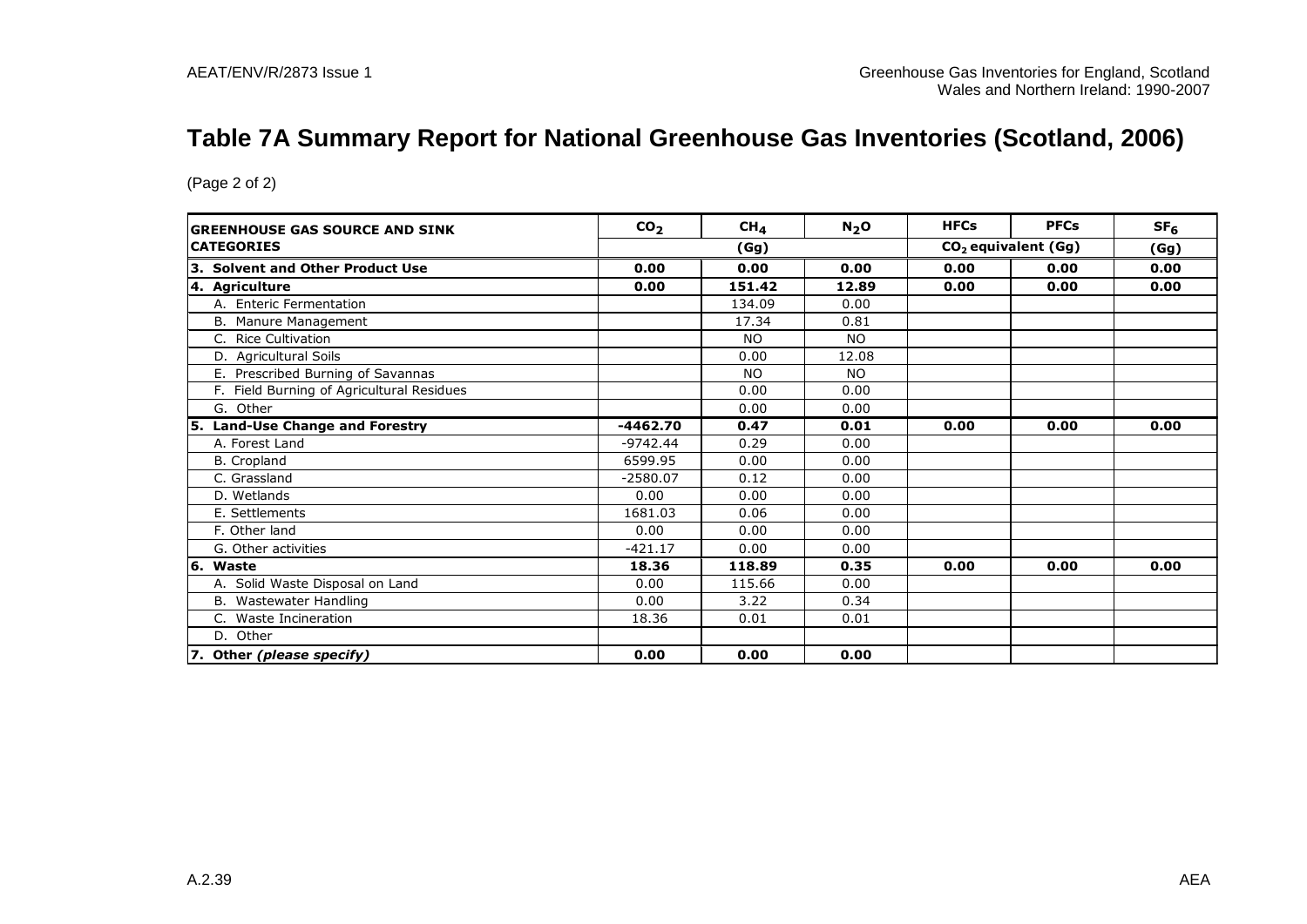# **Table 1 Sectoral Report for Energy (Scotland, 2007)**

| <b>GREENHOUSE GAS SOURCE AND SINK CATEGORIES</b>          | CO <sub>2</sub> | CH <sub>4</sub> | $N_2$ O |
|-----------------------------------------------------------|-----------------|-----------------|---------|
|                                                           |                 | (Gg)            |         |
| <b>Total Energy</b>                                       | 46,866          | 25.69           | 1.61    |
| A. Fuel Combustion Activities (Sectoral Approach)         | 46,115          | 4.59            | 1.60    |
| 1. Energy Industries                                      | 19,233          | 0.63            | 0.48    |
| a. Public Electricity and Heat Production                 | 15,509          | 0.26            | 0.34    |
| b. Petroleum Refining                                     | 1,890           | 0.05            | 0.04    |
| c. Manufacture of Solid Fuels and Other Energy Industries | 1,833           | 0.32            | 0.10    |
| 2. Manufacturing Industries and Construction              | 5,497           | 0.47            | 0.31    |
| a. Iron and Steel                                         | 66              | 0.01            | 0.00    |
| b. Non-Ferrous Metals                                     | ΙE              | ΙE              | IE      |
| c. Chemicals                                              | IE              | IE              | IE      |
| d. Pulp, Paper and Print                                  | IE              | IE              | IE      |
| e. Food Processing, Beverages and Tobacco                 | IE              | IE              | IE      |
| f. Other (please specify)                                 | 5,431           | 0.47            | 0.31    |
| 3. Transport                                              | 11,905          | 0.59            | 0.48    |
| a. Civil Aviation                                         | 614             | 0.02            | 0.02    |
| b. Road Transportation                                    | 10,135          | 0.54            | 0.33    |
| c. Railways                                               | 232             | 0.02            | 0.09    |
| d. Navigation                                             | 865             | 0.01            | 0.02    |
| e. Other Transportation (please specify)                  | 59              | 0.00            | 0.02    |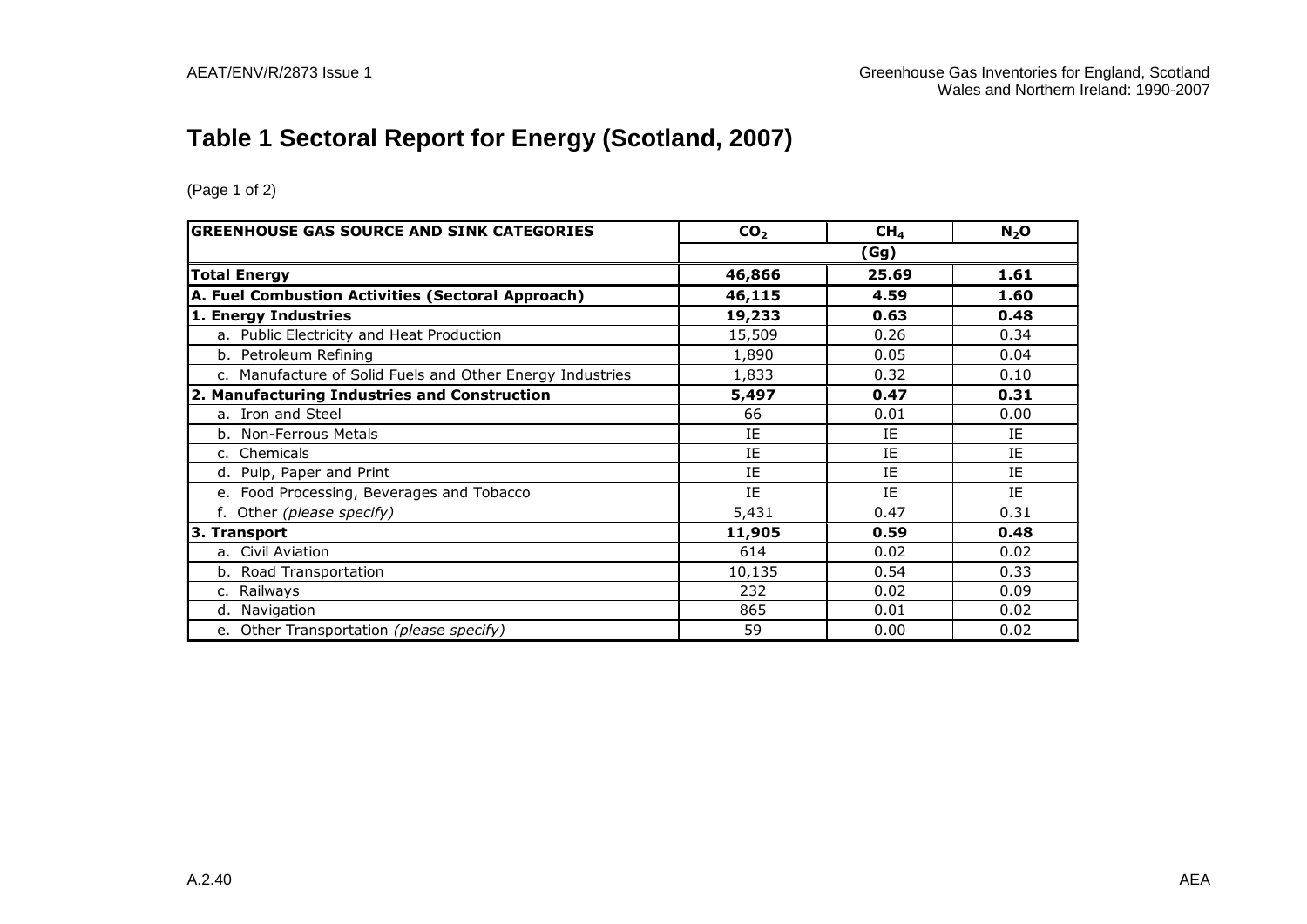# **Table 1 Sectoral Report for Energy (Scotland, 2007)**

| <b>GREENHOUSE GAS SOURCE AND SINK CATEGORIES</b> | CO <sub>2</sub> | CH <sub>4</sub> | $N_2$ O   |  |
|--------------------------------------------------|-----------------|-----------------|-----------|--|
|                                                  |                 | (Gg)            |           |  |
| 4. Other Sectors                                 | 9,197           | 2.88            | 0.32      |  |
| a. Commercial/Institutional                      | 1,725           | 0.18            | 0.01      |  |
| b. Residential                                   | 6,747           | 2.61            | 0.05      |  |
| c. Agriculture/Forestry/Fisheries                | 724             | 0.10            | 0.26      |  |
| 5. Other (Military Aircraft and Naval Vessels)   | 282             | 0.01            | 0.01      |  |
| <b>B. Fugitive Emissions from Fuels</b>          | 751.53          | 21.10           | 0.01      |  |
| 1. Solid Fuels                                   | 0.00            | 4.94            | 0.00      |  |
| a. Coal Mining                                   | 0.00            | 4.94            | 0.00      |  |
| b. Solid Fuel Transformation                     | 0.00            | 0.00            | 0.00      |  |
| c. Other (please specify)                        | <b>NO</b>       | NO.             | <b>NO</b> |  |
| 2. Oil and Natural Gas                           | 751.53          | 16.17           | 0.01      |  |
| a. Oil                                           | 382.38          | 1.10            | 0.00      |  |
| b. Natural Gas                                   | 0.00            | 13.56           | <b>NO</b> |  |
| c. Venting and Flaring                           | 369.15          | 1.51            | 0.01      |  |
| Flaring                                          | 369.03          | 0.76            | 0.01      |  |
| Venting                                          | 0.12            | 0.75            | NO.       |  |
| Memo Items: $(2)$                                |                 |                 |           |  |
| <b>International Bunkers</b>                     | <b>NA</b>       | <b>NA</b>       | <b>NA</b> |  |
| Aviation                                         | <b>NA</b>       | <b>NA</b>       | <b>NA</b> |  |
| Marine                                           | <b>NA</b>       | <b>NA</b>       | <b>NA</b> |  |
| CO <sub>2</sub> Emissions from Biomass           | <b>NE</b>       |                 |           |  |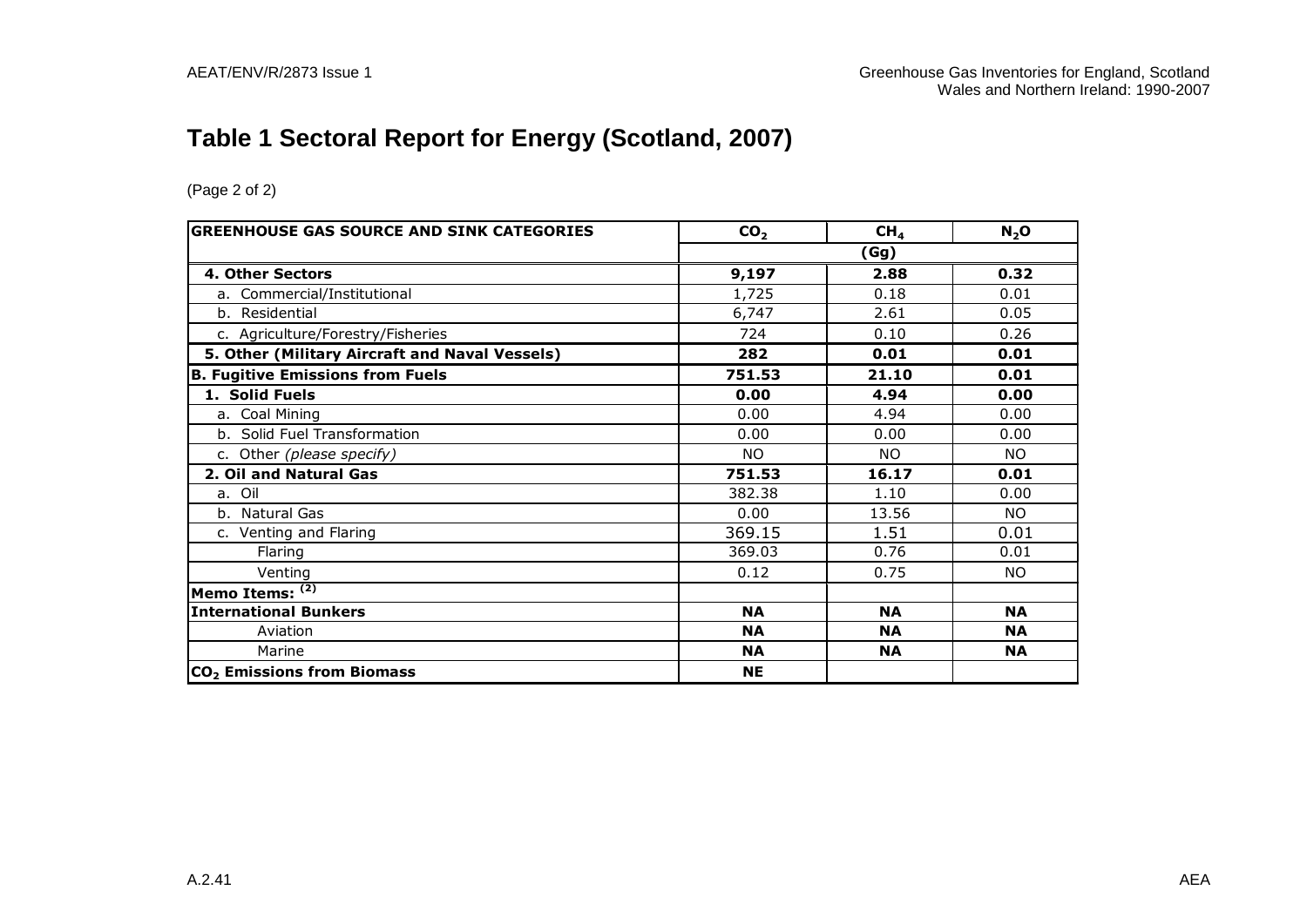# **Table 2(I) Sectoral Report for Industrial Processes (Scotland, 2007)**

| <b> GREENHOUSE GAS SOURCE AND SINK CATEGORIES</b>            | CO <sub>2</sub> | CH <sub>4</sub> | $N_2$ O        | <b>HFCs</b> | <b>PFCs</b>              | SF <sub>6</sub> |
|--------------------------------------------------------------|-----------------|-----------------|----------------|-------------|--------------------------|-----------------|
|                                                              |                 | (Gg)            |                |             | <b>Gg CO2 Equivalent</b> | Gg              |
| <b>Total Industrial Processes</b>                            | 632.76          | 0.97            | 0.00           | 778.78      | 56.98                    | 0.00            |
| <b>A. Mineral Products</b>                                   | 418.91          | 0.00            | 0.00           | 0.00        | 0.00                     | 0.00            |
| 1. Cement Production                                         | 379.18          | <b>NO</b>       | <b>NO</b>      | 0.00        | 0.00                     | 0.00            |
| 2. Lime Production                                           | 0.00            | <b>NO</b>       | <b>NO</b>      | 0.00        | 0.00                     | 0.00            |
| Limestone and Dolomite Use<br>3.                             | 13.99           | NO.             | NO.            | 0.00        | 0.00                     | 0.00            |
| 4. Soda Ash Production and Use                               | 25.74           | <b>NO</b>       | N <sub>O</sub> | 0.00        | 0.00                     | 0.00            |
| 5. Asphalt Roofing                                           | <b>NE</b>       | <b>NO</b>       | N <sub>O</sub> | 0.00        | 0.00                     | 0.00            |
| 6. Road Paving with Asphalt                                  | <b>NE</b>       | <b>NO</b>       | <b>NO</b>      | 0.00        | 0.00                     | 0.00            |
| 7. Other (fletton bricks)                                    | 0.00            | 0.00            | NO.            | 0.00        | 0.00                     | 0.00            |
| B. Chemical Industry                                         | 155.86          | 0.97            | 0.00           | 0.00        | 0.00                     | 0.00            |
| 1. Ammonia Production                                        | 0.00            | <b>NE</b>       | <b>NO</b>      | 0.00        | 0.00                     | 0.00            |
| 2. Nitric Acid Production                                    | NO.             | <b>NO</b>       | 0.00           | 0.00        | 0.00                     | 0.00            |
| 3. Adipic Acid Production                                    | <b>NO</b>       | <b>NO</b>       | 0.00           | 0.00        | 0.00                     | 0.00            |
| 4. Carbide Production                                        | <b>NO</b>       | <b>NO</b>       | <b>NO</b>      | 0.00        | 0.00                     | 0.00            |
| 5. Other (please specify)                                    | 155.86          | 0.97            | <b>NO</b>      | 0.00        | 0.00                     | 0.00            |
| <b>Metal Production</b><br>IC.                               | 57.98           | 0.00            | 0.00           | 0.00        | 1.42                     | 0.00            |
| 1. Iron and Steel Production                                 | 0.20            | 0.00            | 0.00           | 0.00        | 0.00                     | 0.00            |
| 2. Ferroalloys Production                                    | IE              | <b>NE</b>       | NO.            | 0.00        | 0.00                     | 0.00            |
| <b>Aluminium Production</b><br>3.                            | 57.78           | <b>NO</b>       | <b>NO</b>      | 0.00        | 1.42                     | 0.00            |
| 4. SF <sub>6</sub> Used in Aluminium and Magnesium Foundries | <b>NO</b>       | <b>NO</b>       | <b>NO</b>      | 0.00        | 0.00                     | 0.00            |
| 5. Other (please specify)                                    | <b>NO</b>       | <b>NO</b>       | <b>NO</b>      | 0.00        | 0.00                     | 0.00            |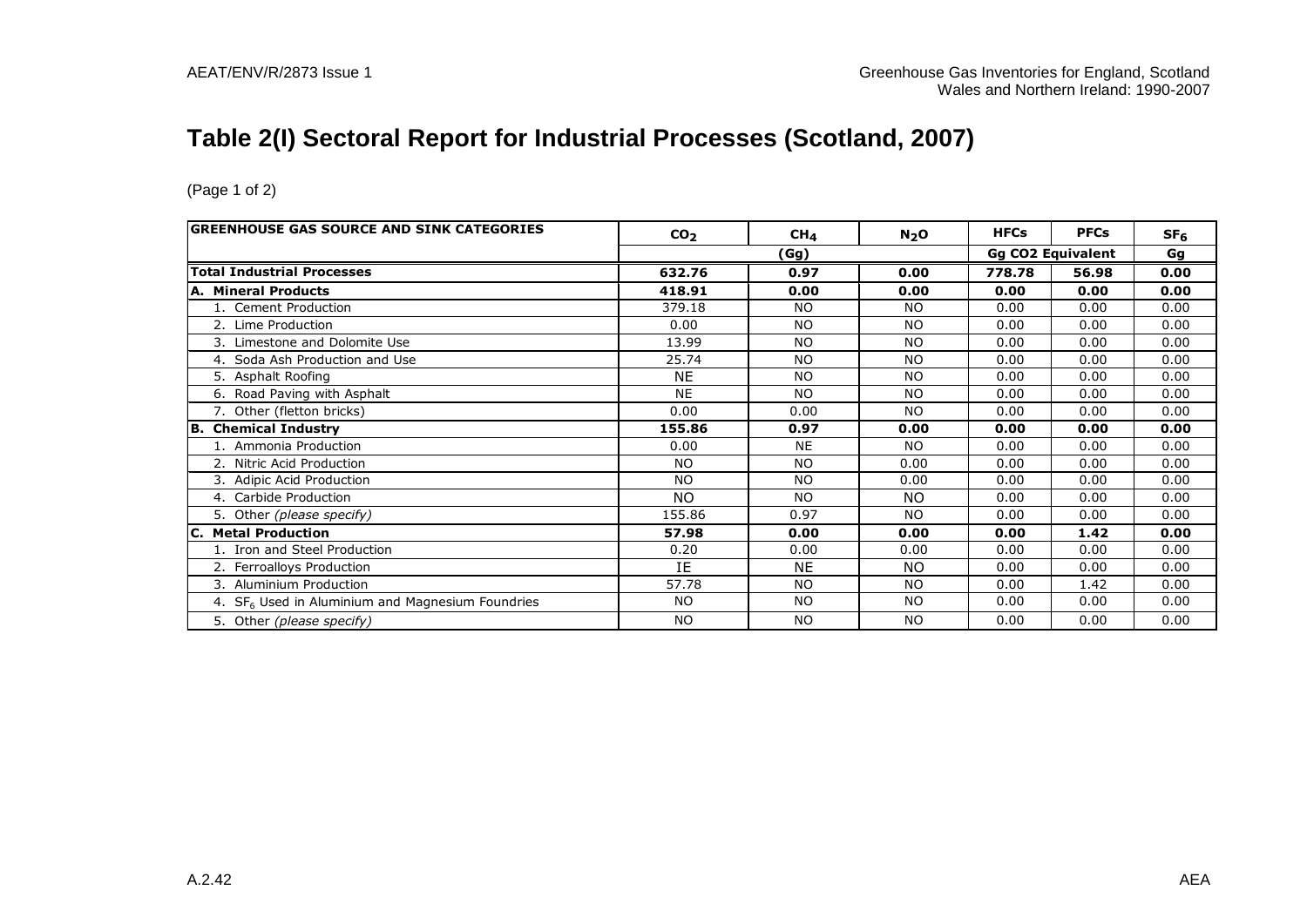# **Table 2(I) Sectoral Report for Industrial Processes (Scotland, 2007)**

| <b>GREENHOUSE GAS SOURCE AND SINK CATEGORIES</b> | CO <sub>2</sub> | CH <sub>4</sub> | N <sub>2</sub> O | <b>HFCs</b> | <b>PFCs</b>              | SF <sub>6</sub> |
|--------------------------------------------------|-----------------|-----------------|------------------|-------------|--------------------------|-----------------|
|                                                  |                 | (Gg)            |                  |             | <b>Gg CO2 Equivalent</b> | Gg              |
| D. Other Production                              | 0.00            | 0.00            | 0.00             | 0.00        | 0.00                     | 0.00            |
| 1. Pulp and Paper                                | <b>NO</b>       | NO.             | NO.              | 0.00        | 0.00                     | 0.00            |
| 2. Food and $Drink(2)$                           | IE              | <b>NO</b>       | <b>NO</b>        | 0.00        | 0.00                     | 0.00            |
| <b>E.</b> Production of Halocarbons and $SF_6$   | 0.00            | 0.00            | 0.00             | 0.00        | 0.00                     | 0.00            |
| 1. By-product Emissions                          | <b>NO</b>       | NO.             | <b>NO</b>        | 0.00        | 0.00                     | 0.00            |
| 2. Fugitive Emissions                            | <b>NO</b>       | <b>NO</b>       | <b>NO</b>        | 0.00        | 0.00                     | 0.00            |
| 3. Other (please specify)                        | <b>NO</b>       | <b>NO</b>       | <b>NO</b>        | 0.00        | 0.00                     | 0.00            |
| <b>F.</b> Consumption of Halocarbons and $SF6$   | 0.00            | 0.00            | 0.00             | 778.78      | 55.55                    | 0.00            |
| 1. Refrigeration and Air Conditioning Equipment  | <b>NO</b>       | <b>NO</b>       | <b>NO</b>        | 457.31      | 0.00                     | 0.00            |
| 2. Foam Blowing                                  | <b>NO</b>       | <b>NO</b>       | <b>NO</b>        | 34.63       | 0.00                     | 0.00            |
| 3. Fire Extinguishers                            | <b>NO</b>       | <b>NO</b>       | NO.              | 16.67       | 0.00                     | 0.00            |
| 4. Aerosols/ Metered Dose Inhalers               | <b>NO</b>       | <b>NO</b>       | <b>NO</b>        | 254.30      | 0.00                     | 0.00            |
| 5. Solvents                                      | <b>NO</b>       | <b>NO</b>       | <b>NO</b>        | 5.94        | 0.00                     | 0.00            |
| Semiconductor Manufacture<br>6.                  | <b>NO</b>       | <b>NO</b>       | NO.              | 0.00        | 0.00                     | 0.00            |
| 7. Electrical Equipment                          | <b>NO</b>       | <b>NO</b>       | <b>NO</b>        | 0.00        | 0.00                     | 0.00            |
| 8. Other (please specify)                        | <b>NO</b>       | <b>NO</b>       | <b>NO</b>        | 9.93        | 55.55                    | 0.00            |
| G. Other (please specify)                        | 0.00            | 0.00            | 0.00             | 0.00        | 0.00                     | 0.00            |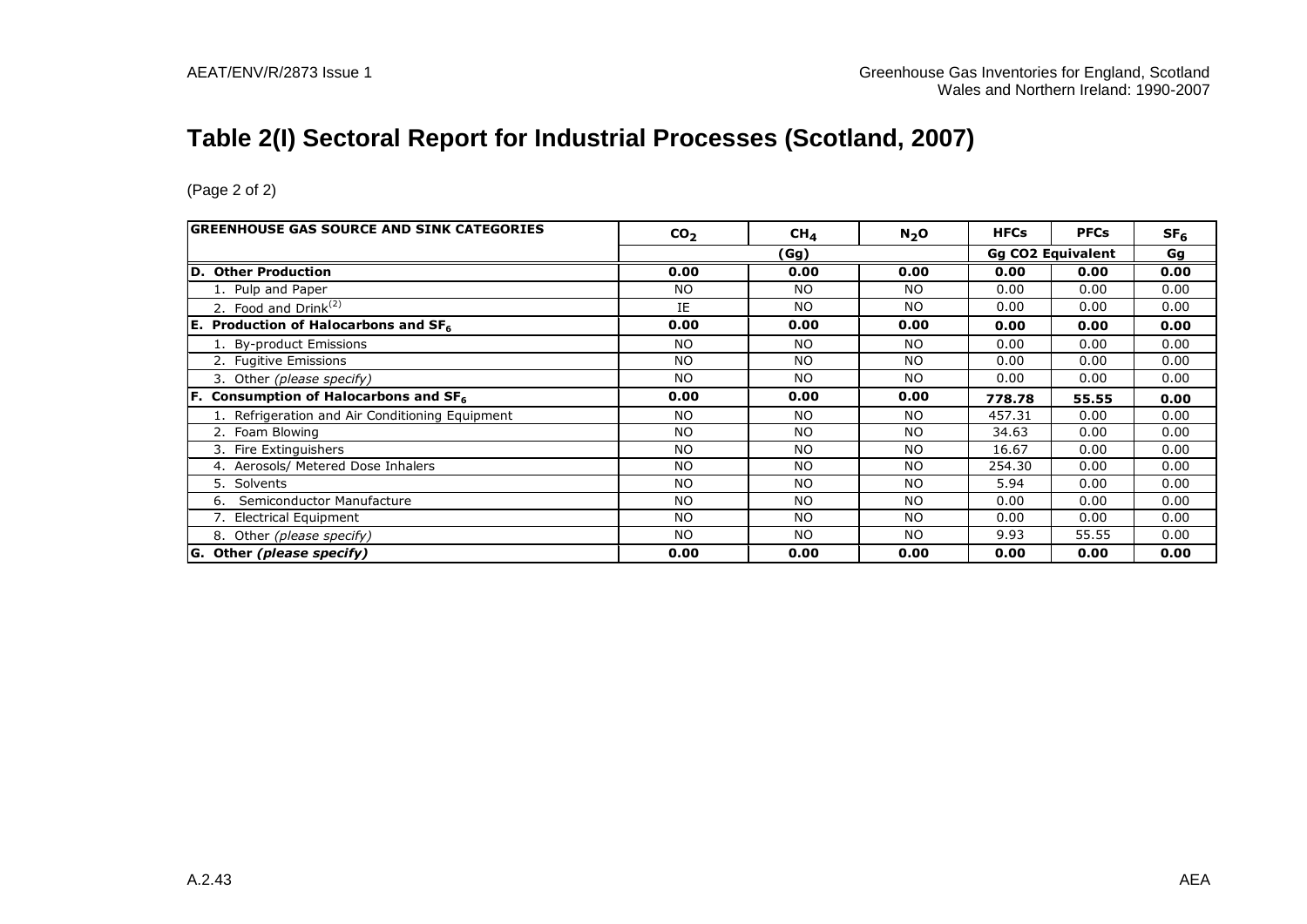# **Table 4 Sectoral Report for Agriculture (Scotland, 2007)**

|                | <b>GREENHOUSE GAS SOURCE AND SINK CATEGORIES</b> | CH <sub>4</sub> | N <sub>2</sub> O |
|----------------|--------------------------------------------------|-----------------|------------------|
|                |                                                  | (Gg)            |                  |
|                | <b>Total Agriculture</b>                         | 147.37          | 12.23            |
|                | <b>A. Enteric Fermentation</b>                   | 130.28          | 0.00             |
| $\mathbf{1}$ . | Cattle                                           | 93.24           | <b>NO</b>        |
| 2.             | <b>Buffalo</b>                                   | <b>NO</b>       | <b>NO</b>        |
| 3.             | Sheep                                            | 35.69           | <b>NO</b>        |
| 4.             | Goats                                            | 0.02            | <b>NO</b>        |
| 5.             | Camels and Llamas                                | <b>NO</b>       | NO.              |
| 6.             | Horses                                           | 0.59            | <b>NO</b>        |
| 7.             | Mules and Asses                                  | NO.             | <b>NO</b>        |
| 8.             | Swine                                            | 0.69            | <b>NO</b>        |
| 9.             | Poultry                                          | $\Omega$        | NO.              |
|                | 10. Other (Deer)                                 | 0.05            | <b>NO</b>        |
| В.             | <b>Manure Management</b>                         | 17.10           | 0.79             |
| 1.             | Cattle                                           | 11.88           | 0.00             |
| 2.             | <b>Buffalo</b>                                   | NO.             | <b>NO</b>        |
| 3.             | Sheep                                            | 0.85            | 0.00             |
| 4.             | Goats                                            | 0.00            | 0.00             |
| 5.             | Camels and Llamas                                | <b>NO</b>       | NO.              |
| 6.             | Horses                                           | 0.05            | 0.00             |
| 7.             | Mules and Asses                                  | <b>NO</b>       | NO.              |
| 8.             | Swine                                            | 3.22            | 0.00             |
| 9.             | Poultry                                          | 1.10            | 0.00             |
| 10.            | Other Livestock - Deer                           | 0.00            | 0.00             |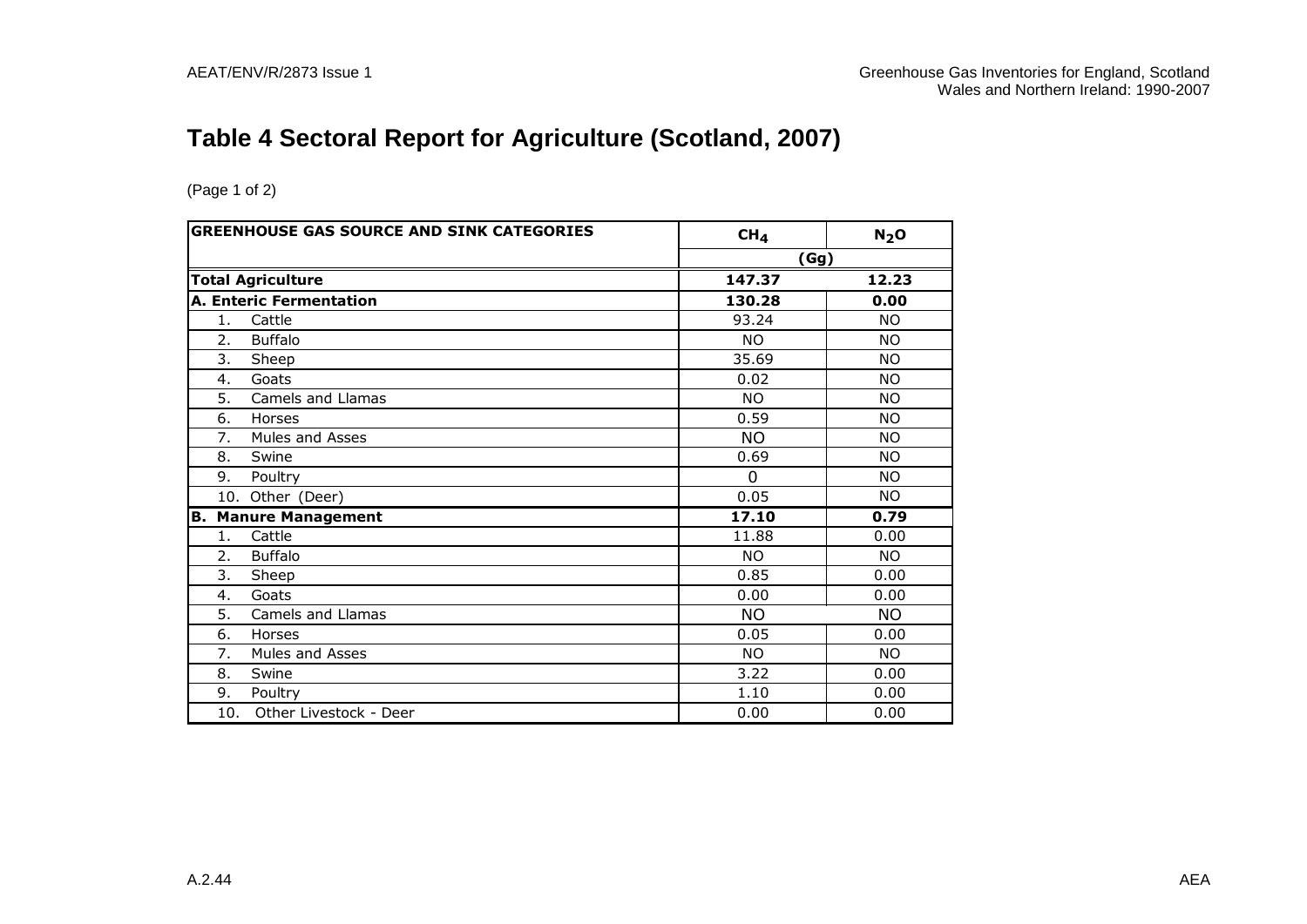# **Table 4 Sectoral Report for Agriculture (Scotland, 2007)**

| <b>GREENHOUSE GAS SOURCE AND SINK CATEGORIES</b> | CH <sub>4</sub> | N <sub>2</sub> O |
|--------------------------------------------------|-----------------|------------------|
|                                                  | (Gg)            |                  |
| <b>Manure Management (continued)</b><br>IB.      |                 |                  |
| 11. Anaerobic Lagoons                            | <b>NO</b>       | NO.              |
| 12. Liquid Systems                               | NO.             | 0.02             |
| 13. Solid Storage and Dry Lot                    | NO.             | 0.65             |
| 14. Other AWMS                                   | NO.             | 0.13             |
|                                                  |                 |                  |
| <b>Rice Cultivation</b><br>C.                    | <b>NO</b>       | <b>NO</b>        |
| $\vert$ D. Agricultural Soils $^{(1)}$           | <b>NE</b>       | 11.44            |
| <b>E. Prescribed Burning of Savannas</b>         | <b>NO</b>       | <b>NO</b>        |
| F. Field Burning of Agricultural Residues        | 0.00            | 0.00             |
| 1. Cereals                                       | 0.00            | 0.00             |
| 2. Pulse                                         | NO.             | NO.              |
| 3. Tuber and Root                                | NO.             | NO.              |
| 4. Sugar Cane                                    | NO.             | NO.              |
| 5. Other (Linseed)                               | 0.00            | 0.00             |
| <b>Other</b><br>IG.                              | 0.00            | 0.00             |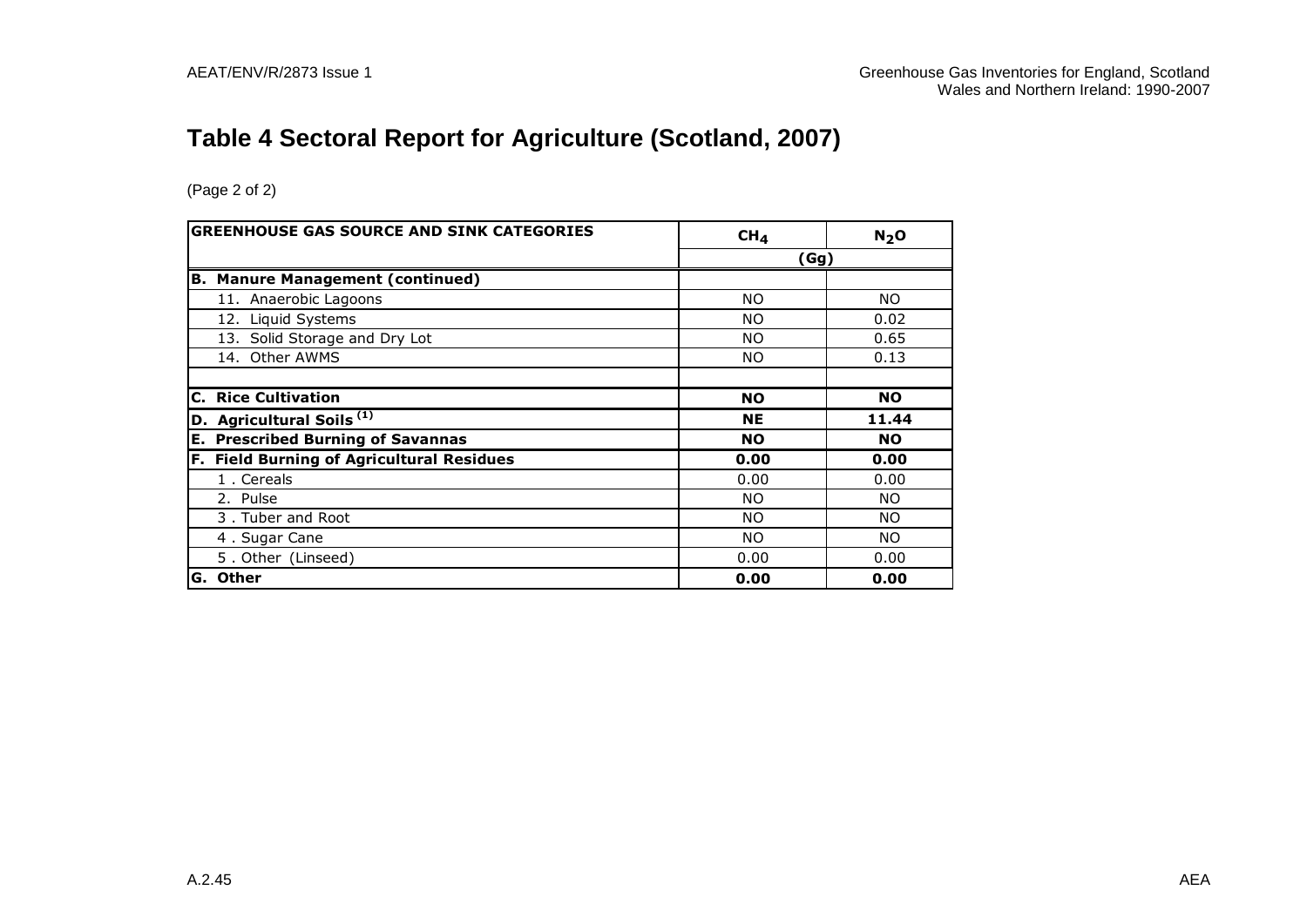# **Table 5 Sectoral Report for Land Use Change and Forestry (Scotland, 2007)**

| <b>GREENHOUSE GAS SOURCE AND SINK CATEGORIES</b> | CO <sub>2</sub> | CH <sub>4</sub> | N <sub>2</sub> O |
|--------------------------------------------------|-----------------|-----------------|------------------|
|                                                  |                 | (Gg)            |                  |
| 5. Land-Use Change and Forestry                  | -4,452          | 0.48            | 0.01             |
| A. Forest Land                                   | $-9,315$        | 0.31            | 0.00             |
| B. Cropland                                      | 6,609           | 0.00            | 0.00             |
| C. Grassland                                     | $-2,651$        | 0.10            | 0.00             |
| D. Wetlands                                      |                 |                 |                  |
| E. Settlements                                   | 1,684           | 0.07            | 0.00             |
| F. Other land                                    |                 |                 |                  |
| G. Other activities                              | $-778$          | 0.00            | 0.00             |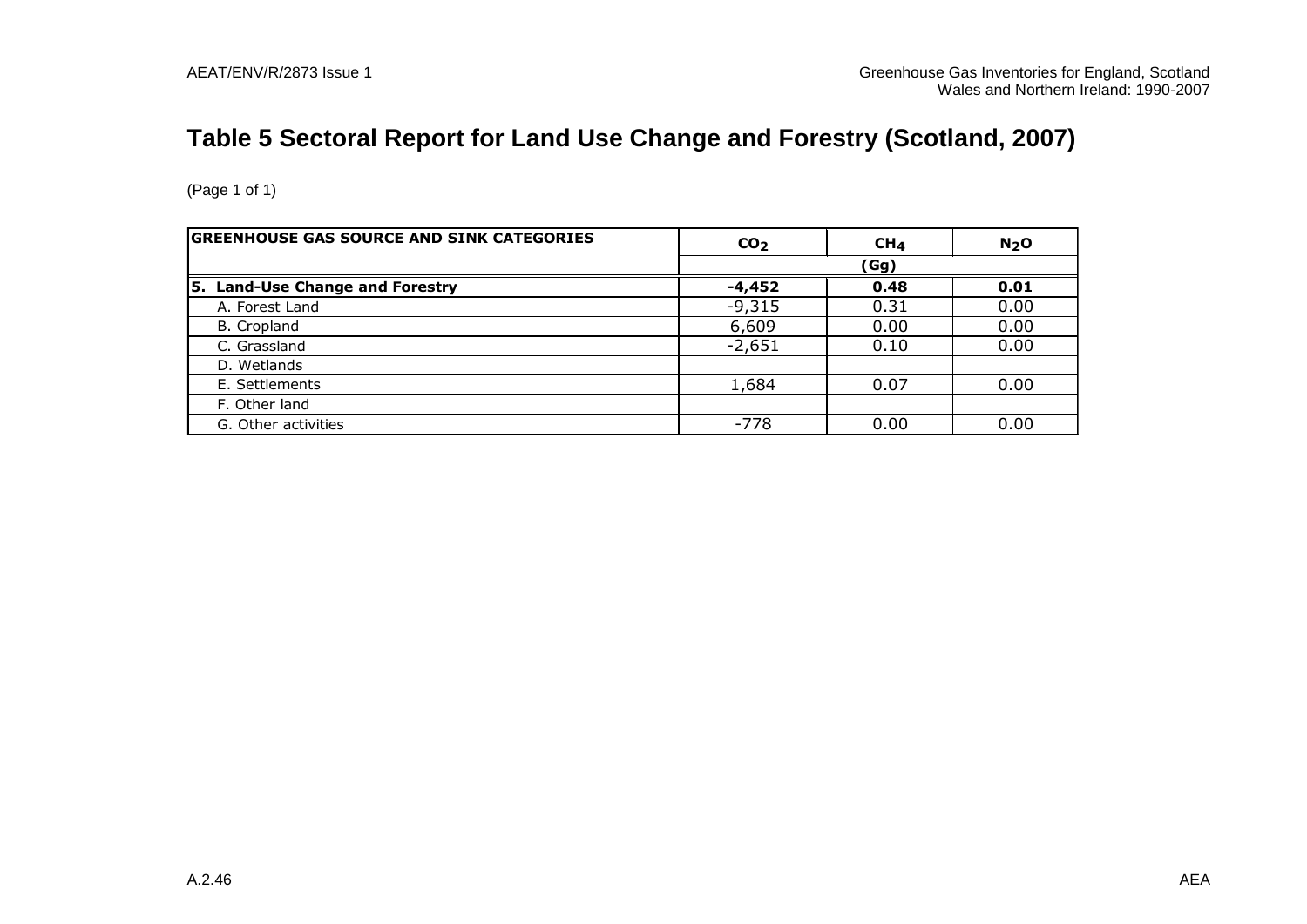# **Table 6 Sectoral Report for Waste (Scotland, 2007)**

| <b>GREENHOUSE GAS SOURCE AND SINK CATEGORIES</b> | CO <sub>2</sub> | CH <sub>4</sub> | N <sub>2</sub> O |
|--------------------------------------------------|-----------------|-----------------|------------------|
|                                                  |                 | (Gg)            |                  |
| <b>Total Waste</b>                               | 18.34           | 119.76          | 0.35             |
| A. Solid Waste Disposal on Land                  | 0.00            | 117             | 0.00             |
| 1. Managed Waste Disposal on Land                | 0.00            | 117             | 0.00             |
| 2. Unmanaged Waste Disposal Sites                |                 |                 |                  |
| 3. Other (please specify)                        |                 |                 |                  |
|                                                  |                 |                 |                  |
| <b>B. Wastewater Handling</b>                    | 0.00            | 3.23            | 0.34             |
| 1. Industrial Wastewater                         |                 |                 |                  |
| 2. Domestic and Commercial Wastewater            | 0.00            | 3.23            | 0.34             |
| 3. Other (please specify)                        |                 |                 |                  |
|                                                  |                 |                 |                  |
| <b>C.</b> Waste Incineration                     | 18.34           | 0.01            | 0.01             |
| D. Other (please specify)                        |                 |                 |                  |
|                                                  |                 |                 |                  |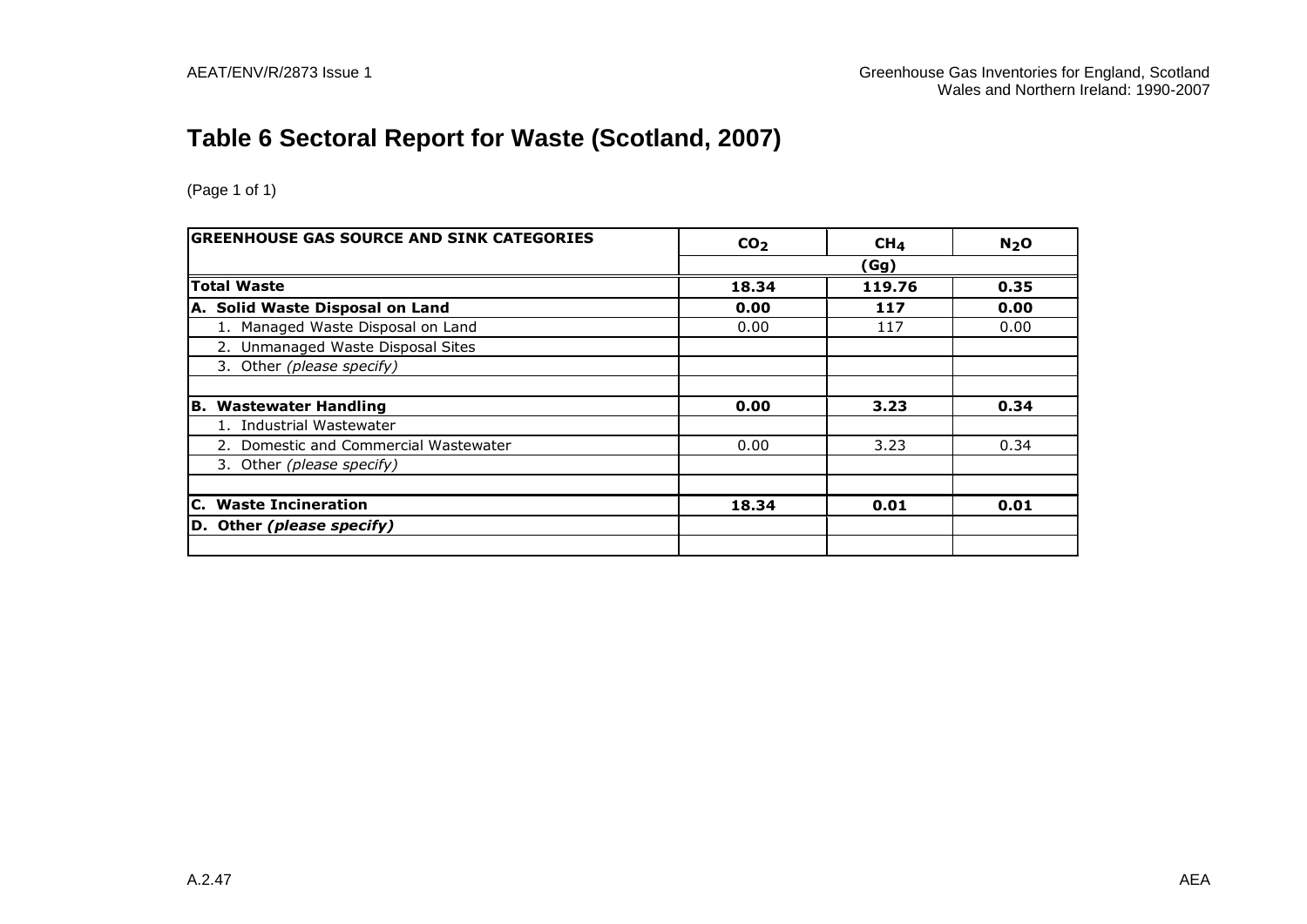# **Table 7A Summary Report for National Greenhouse Gas Inventories (Scotland, 2007)**

| <b>GREENHOUSE GAS SOURCE AND SINK CATEGORIES</b> | CO <sub>2</sub> | CH <sub>4</sub> | $N_2$ O | <b>HFCs</b> | <b>PFCs</b>           | SF <sub>6</sub> |
|--------------------------------------------------|-----------------|-----------------|---------|-------------|-----------------------|-----------------|
|                                                  |                 | (Gg)            |         |             | $CO2$ equivalent (Gg) | Gg              |
| <b>Total National Emissions and Removals</b>     | 43,065.49       | 294.28          | 14.19   | 778.78      | 56.98                 | 0.00            |
| 1. Energy                                        | 46,866.18       | 25.69           | 1.61    | 0.00        | 0.00                  | 0.00            |
| A. Fuel Combustion                               | 46,114.65       | 4.59            | 1.60    | 0.00        | 0.00                  | 0.00            |
| 1. Energy Industries                             | 19,233.30       | 0.63            | 0.48    | 0.00        | 0.00                  | 0.00            |
| 2. Manufacturing Industries and Construction     | 5,497.28        | 0.47            | 0.31    | 0.00        | 0.00                  | 0.00            |
| 3. Transport                                     | 11,904.71       | 0.59            | 0.48    | 0.00        | 0.00                  | 0.00            |
| 4. Other Sectors                                 | 9,196.90        | 2.88            | 0.32    | 0.00        | 0.00                  | 0.00            |
| 5. Other                                         | 282.46          | 0.01            | 0.01    | 0.00        | 0.00                  | 0.00            |
| B. Fugitive Emissions from Fuels                 | 751.53          | 21.10           | 0.01    | 0.00        | 0.00                  | 0.00            |
| 1. Solid Fuels                                   | 0.00            | 4.94            | 0.00    | 0.00        | 0.00                  | 0.00            |
| 2. Oil and Natural Gas                           | 751.53          | 16.17           | 0.01    | 0.00        | 0.00                  | 0.00            |
| 2. Industrial Processes                          | 632.76          | 0.97            | 0.00    | 778.78      | 56.98                 | 0.00            |
| A. Mineral Products                              | 418.91          | 0.00            | 0.00    | 0.00        | 0.00                  | 0.00            |
| <b>B.</b> Chemical Industry                      | 155.86          | 0.97            | 0.00    | 0.00        | 0.00                  | 0.00            |
| <b>Metal Production</b>                          | 57.98           | 0.00            | 0.00    | 0.00        | 1.42                  | 0.00            |
| D. Other Production <sup>(3)</sup>               | 0.00            | 0.00            | 0.00    | 0.00        | 0.00                  | 0.00            |
| E. Production of Halocarbons and $SF6$           | 0.00            | 0.00            | 0.00    | 0.00        | 0.00                  | 0.00            |
| F. Consumption of Halocarbons and $SF6$          | 0.00            | 0.00            | 0.00    | 778.78      | 55.55                 | 0.00            |
| G. Other                                         | 0.00            | 0.00            | 0.00    | 0.00        | 0.00                  | 0.00            |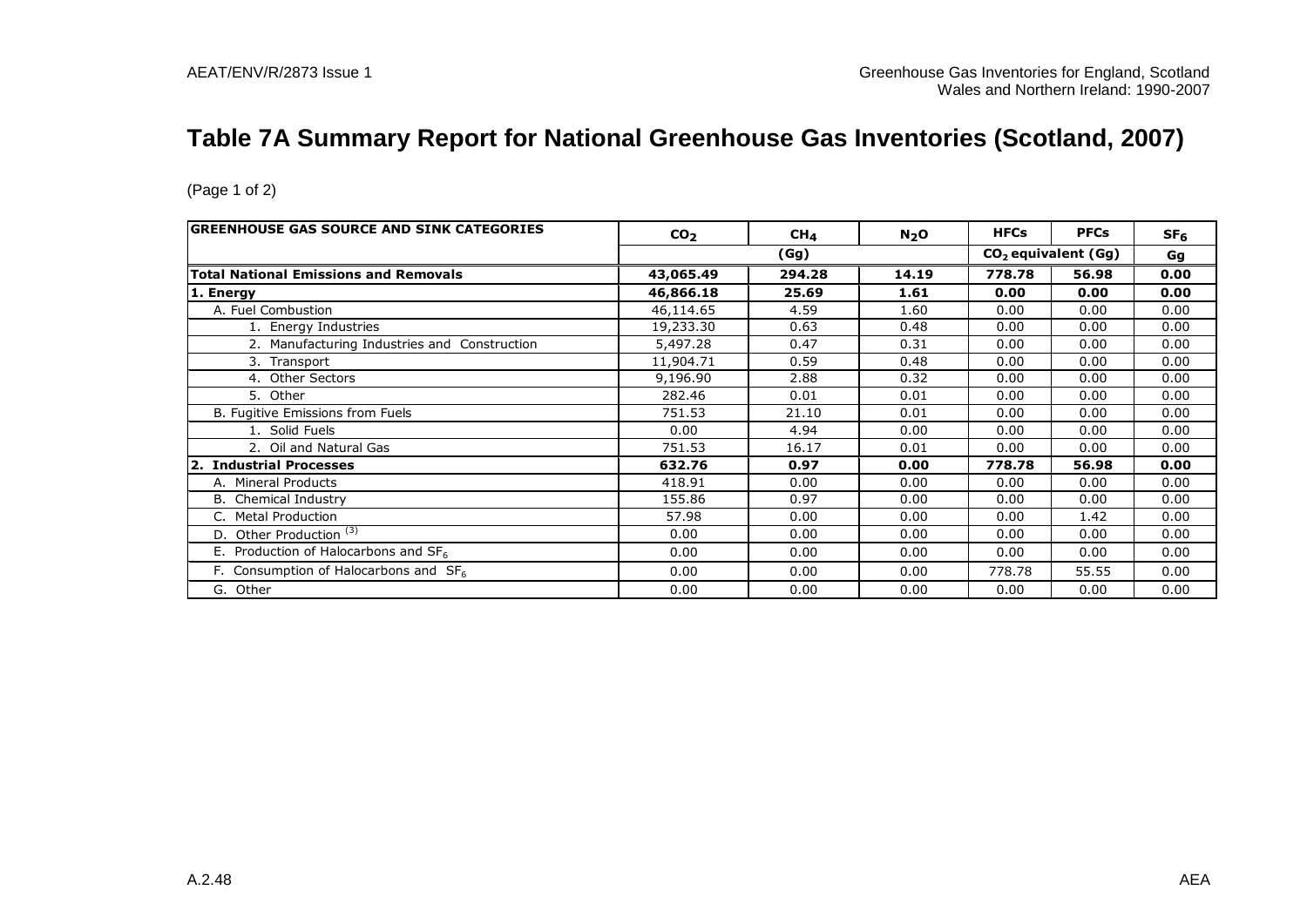# **Table 7A Summary Report for National Greenhouse Gas Inventories (Scotland, 2007)**

| (Page 2 of 2)                             |                 |                 |                  |             |                                 |                 |
|-------------------------------------------|-----------------|-----------------|------------------|-------------|---------------------------------|-----------------|
| GREENHOUSE GAS SOURCE AND SINK CATEGORIES | CO <sub>2</sub> | CH <sub>4</sub> | N <sub>2</sub> O | <b>HFCs</b> | <b>PFCs</b>                     | SF <sub>6</sub> |
|                                           |                 | (Gg)            |                  |             | CO <sub>2</sub> equivalent (Gg) | (Gg)            |
| 3. Solvent and Other Product Use          | 0.00            | 0.00            | 0.00             | 0.00        | 0.00                            | 0.00            |
| 4. Agriculture                            | 0.00            | 147.37          | 12.23            | 0.00        | 0.00                            | 0.00            |
| A. Enteric Fermentation                   |                 | 130.28          | 0.00             | 0.00        | 0.00                            | 0.00            |
| B. Manure Management                      |                 | 17.10           | 0.79             | 0.00        | 0.00                            | 0.00            |
| C. Rice Cultivation                       |                 | <b>NO</b>       | <b>NO</b>        | 0.00        | 0.00                            | 0.00            |
| D. Agricultural Soils                     |                 | <b>NE</b>       | 11.44            | 0.00        | 0.00                            | 0.00            |
| E. Prescribed Burning of Savannas         |                 | <b>NO</b>       | <b>NO</b>        | 0.00        | 0.00                            | 0.00            |
| F. Field Burning of Agricultural Residues |                 | 0.00            | 0.00             | 0.00        | 0.00                            | 0.00            |
| G. Other                                  |                 | 0.00            | 0.00             | 0.00        | 0.00                            | 0.00            |
| 5. Land-Use Change and Forestry           | $-4,452$        | 0.48            | 0.01             | 0.00        | 0.00                            | 0.00            |
| A. Forest Land                            | $-9.315$        | 0.31            | 0.00             |             |                                 |                 |
| B. Cropland                               | 6,609           | 0.00            | 0.00             |             |                                 |                 |
| C. Grassland                              | $-2,651$        | 0.10            | 0.00             |             |                                 |                 |
| D. Wetlands                               | 0.00            | 0.00            | 0.00             |             |                                 |                 |
| E. Settlements                            | 1,684           | 0.07            | 0.00             |             |                                 |                 |
| F. Other land                             | 0.00            | 0.00            | 0.00             |             |                                 |                 |
| G. Other activities                       | $-777.94$       | 0.00            | 0.00             |             |                                 |                 |
| 6. Waste                                  | 18.34           | 119.8           | 0.35             | 0.00        | 0.00                            | 0.00            |
| A. Solid Waste Disposal on Land           | 0.00            | 116.52          | 0.00             | 0.00        | 0.00                            | 0.00            |
| B. Wastewater Handling                    | 0.00            | 3.23            | 0.34             | 0.00        | 0.00                            | 0.00            |
| C. Waste Incineration                     | 18.34           | 0.01            | 0.01             | 0.00        | 0.00                            | 0.00            |
| D. Other                                  | 0.00            | 0.00            | 0.00             | 0.00        | 0.00                            | 0.00            |